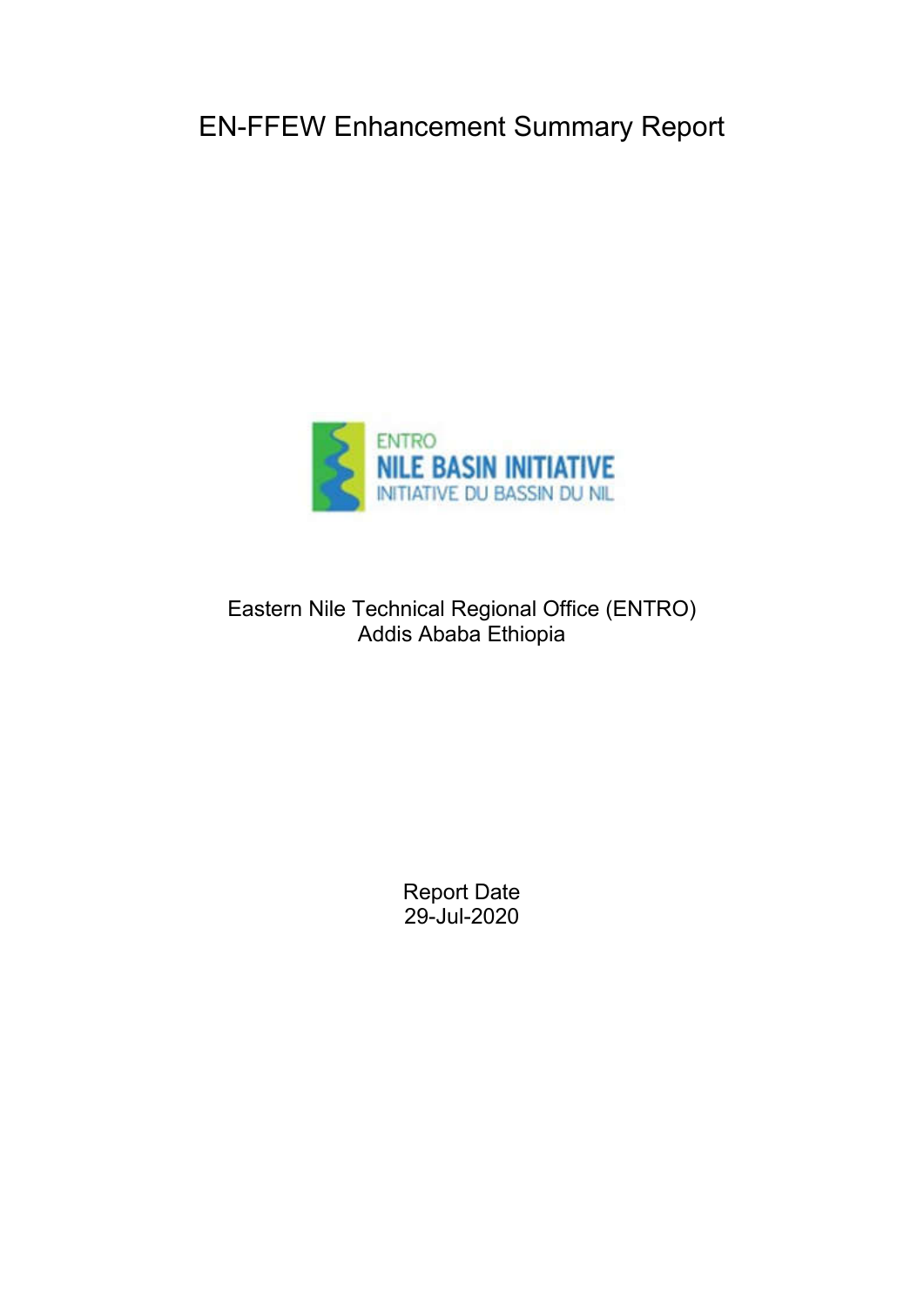# **Table of Contents**

| 1 |     |                                                                         |  |
|---|-----|-------------------------------------------------------------------------|--|
|   | 1.1 |                                                                         |  |
|   | 1.2 |                                                                         |  |
| 2 |     |                                                                         |  |
|   | 2.1 |                                                                         |  |
|   | 2.2 | Flood Vulnerabilities and Preparedness in the Republic of South Sudan11 |  |
|   | 2.3 |                                                                         |  |
| 3 |     |                                                                         |  |
|   | 3.1 |                                                                         |  |
|   | 3.2 |                                                                         |  |
|   | 3.3 |                                                                         |  |
|   | 3.4 |                                                                         |  |
| 4 |     |                                                                         |  |
|   | 4.1 |                                                                         |  |
|   | 4.2 |                                                                         |  |
| 5 |     |                                                                         |  |
|   | 5.1 |                                                                         |  |
|   | 5.2 |                                                                         |  |
|   | 5.3 |                                                                         |  |
|   | 5.4 |                                                                         |  |
|   | 5.5 |                                                                         |  |
| 6 |     |                                                                         |  |
|   | 6.1 |                                                                         |  |
|   | 6.2 |                                                                         |  |
|   | 6.3 |                                                                         |  |
| 7 |     |                                                                         |  |
| 8 |     |                                                                         |  |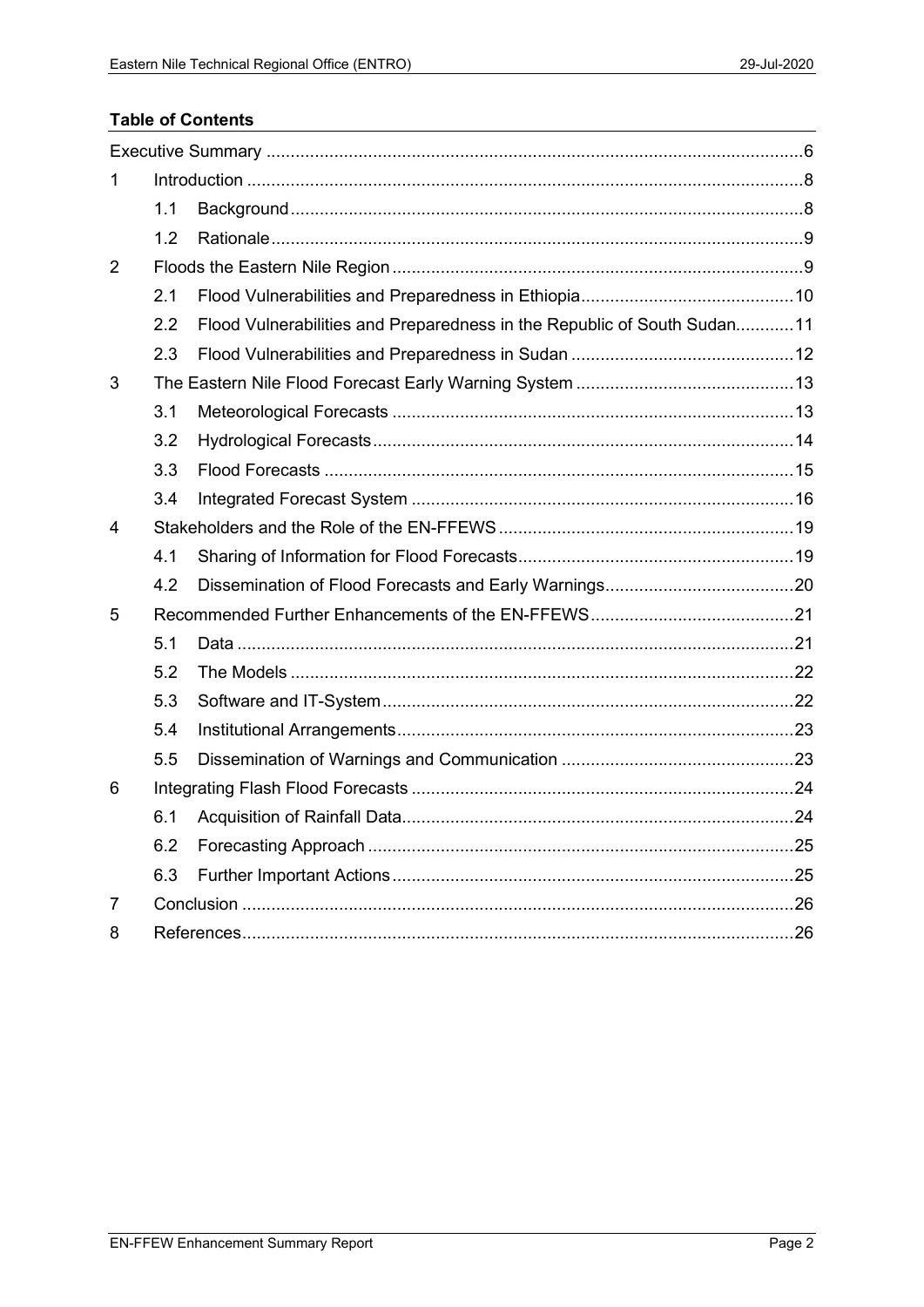# List of Figures

| Figure 4: Example of thresholds defined for rainfall in the EN-FFEWS17 |  |
|------------------------------------------------------------------------|--|
|                                                                        |  |
|                                                                        |  |
|                                                                        |  |
|                                                                        |  |
|                                                                        |  |

## List of Tables

| Table 1: Key Numbers of the Hydrological Models of the EN-Basins 14 |  |
|---------------------------------------------------------------------|--|
| Table 2: Key Numbers of the Hydrodynamic Models of the EN-Basins 15 |  |
|                                                                     |  |
|                                                                     |  |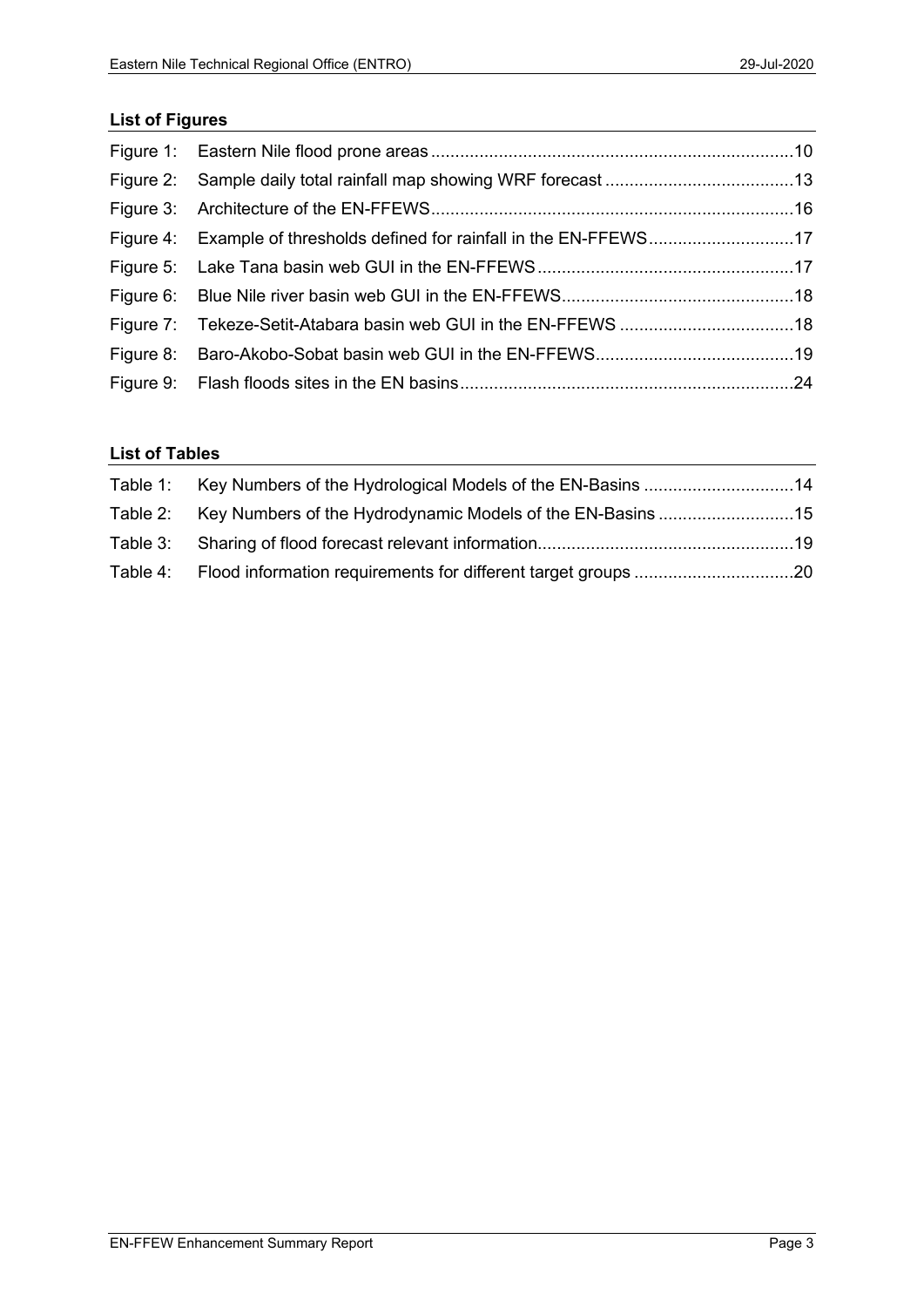| <b>CHIRPS</b>    | Climate Hazards Group InfraRed Precipitation with Stations         |
|------------------|--------------------------------------------------------------------|
| <b>CIWA</b>      | Cooperation in International Waters in Africa (World Bank program) |
| <b>CMORPH</b>    | CPC MORPHing technique (CPC: Climate Prediction Center)            |
| <b>DEM</b>       | <b>Digital Elevation Model</b>                                     |
| DHI              | Danish Hydraulic Institute                                         |
| <b>DSS</b>       | <b>Decision Support System</b>                                     |
| EN               | <b>Eastern Nile</b>                                                |
| <b>ENPM</b>      | Eastern Nile Planning Model Project                                |
| <b>ENSAP</b>     | Eastern Nile Subsidiary Action Program                             |
| <b>ENTRO</b>     | Eastern Nile Technical Regional Office                             |
| <b>FFEWS</b>     | Flood Forecast and Early Warning System                            |
| <b>FFGS</b>      | Flash Flood Guidance System                                        |
| <b>FPEW</b>      | Eastern Nile Flood Preparedness and Early Warning Project          |
| <b>GFS</b>       | <b>NCEP's Global Forecast System</b>                               |
| <b>GsMAP</b>     | Global Satellite Mapping of Precipitation                          |
| <b>GUI</b>       | <b>Graphical User Interface</b>                                    |
| <b>HRC</b>       | Hydraulic Research Center of the USA                               |
| <b>IDEN</b>      | Integrated Development of the Eastern Nile                         |
| <b>IKP</b>       | Integrated Knowledge Portal                                        |
| <b>IMS</b>       | <b>Information Management System</b>                               |
| LIDAR            | Portmanteau of light and radar; acronymlight detection and ranging |
| <b>NAM</b>       | Nedbør-Afstrømnings-Model, DHI'srainfall runoff modelling tool     |
| <b>NB-DSS</b>    | Nile Basin Decision Support System                                 |
| <b>NBI</b>       | Nile Basin Initiative                                              |
| <b>NCEP</b>      | <b>National Centers for Environmental Prediction</b>               |
| <b>NCORE</b>     | Nile Cooperation for Result Project                                |
| <b>NEL</b>       | <b>Nile Equatorial Lakes</b>                                       |
| <b>NELSAP</b>    | Nile Equatorial Lakes Subsidiary Action Program                    |
| <b>NELSAP-CU</b> | Nile Equatorial Lakes Subsidiary Action Program Coordination Unit  |
| <b>NETCDF</b>    | <b>Network Common Data Format</b>                                  |
| <b>NOAA</b>      | National Oceanic and Atmospheric Administration                    |
| <b>NDRMC</b>     | National Disaster Risk Management Commission (Ethiopia)            |
| <b>NRT</b>       | <b>Near Real Time</b>                                              |
| <b>NWP</b>       | <b>Numerical Weather Prediction</b>                                |
| QPE              | <b>Quantitative Precipitation Estimate</b>                         |
| QPF              | <b>Quantitative Precipitation Forecasting</b>                      |
| <b>RDRC</b>      | Regional Disaster Risk Management Committee (Ethiopia)             |

#### Acronyms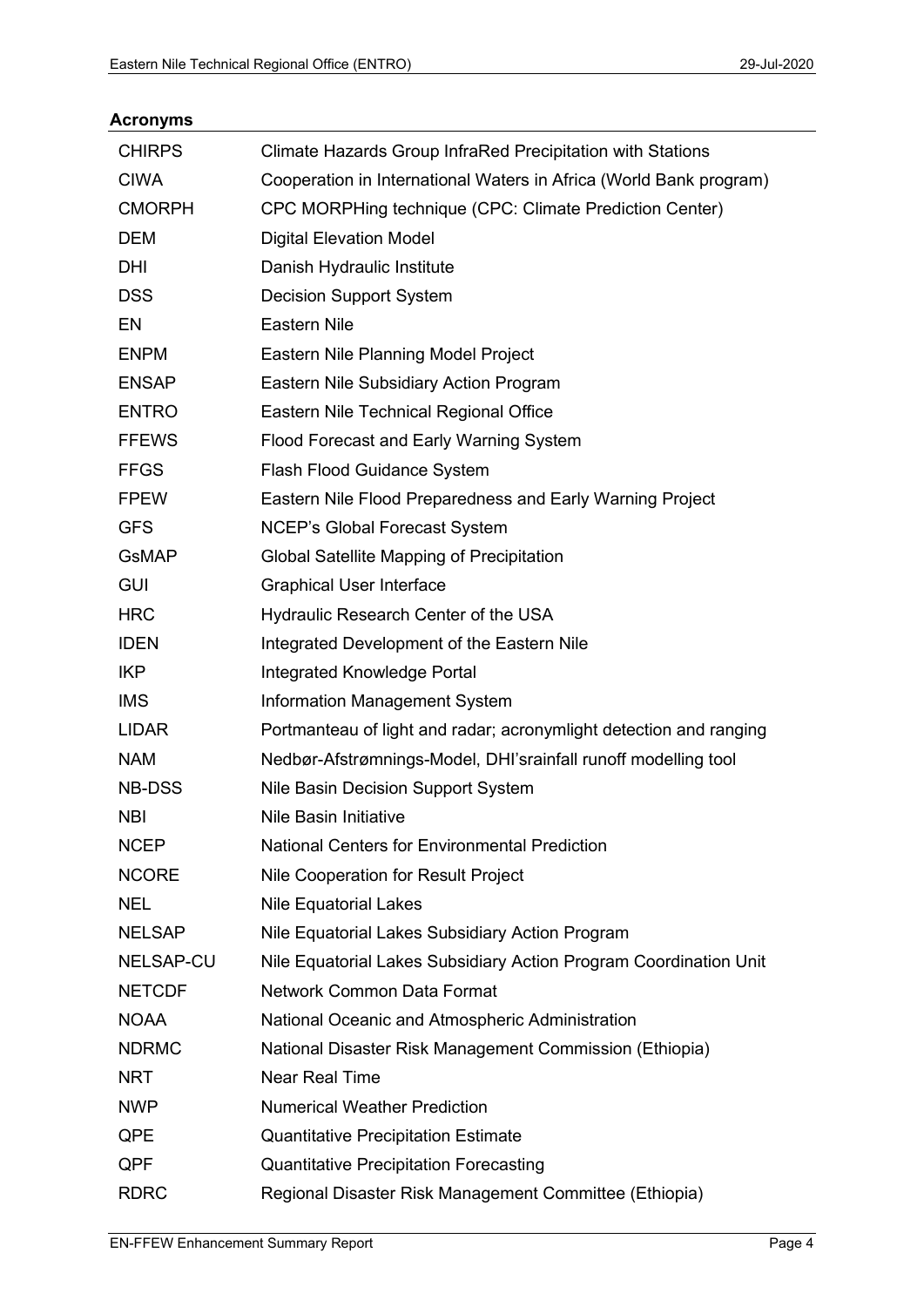| RFE <sub>2</sub> | NOAA's operational daily precipitation estimate method                                      |
|------------------|---------------------------------------------------------------------------------------------|
| <b>SAP</b>       | <b>Subsidiary Action Program</b>                                                            |
| <b>SRE</b>       | <b>Satellite Rainfall Estimate</b>                                                          |
| <b>TAMSAT</b>    | Tropical Applications of Meteorology using SATellite data and ground-<br>based observations |
| <b>TSA</b>       | Tekeze-Setit-Atbara                                                                         |
| <b>UPS</b>       | Uninterruptible Power Supply / Uninterruptible Power Source                                 |
| <b>WMO</b>       | World Meteorological Organization                                                           |
| <b>WPS</b>       | <b>WRF Pre-processing System</b>                                                            |
| <b>WRF</b>       | Weather Research and Forecasting Model                                                      |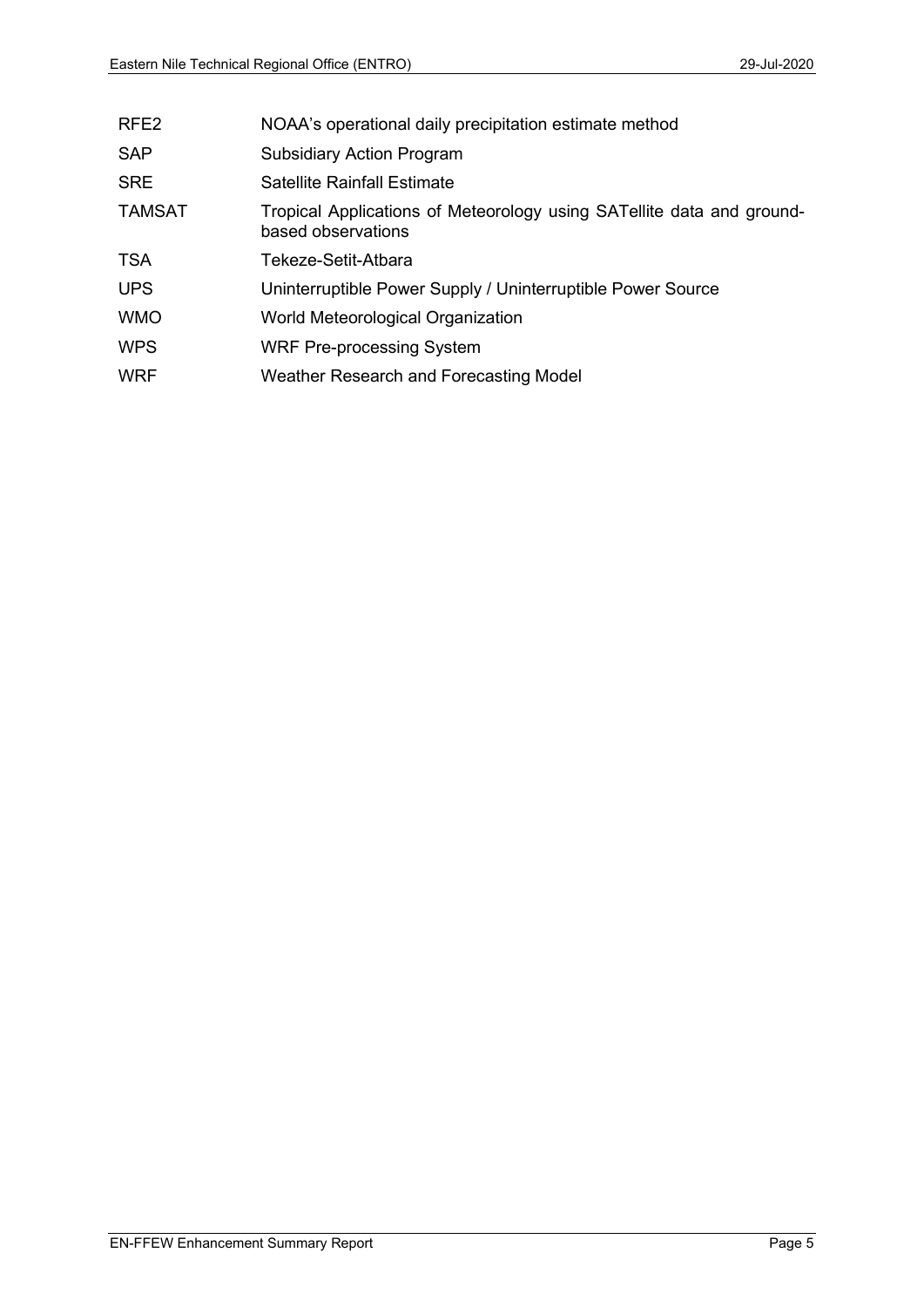### Executive Summary

The Eastern Nile (EN) Flood Preparedness and Early Warning Project (FPEW) under the Integrated Development of the Eastern Nile (IDEN) is an ongoing project that is being implemented in two phases. The FPEW has created a regional Flood Forecast and Early Warning System (FFEWS) and has strengthened national offices both in terms of capacity and equipment.

During the implementation and application of the FFEWS substantial limitations became apparent and the following priority enhancements had been identified:

- 1. Expand the coverage of flood prone areas e.g. parts in South Sudan and Tekeze-Setit-Atbara (TSA) sub-basin
- 2. Revise and upscale the FFEWS based on a harmonized and coherent set of models and one integrated forecasting system
- 3. Update the list of stakeholders for flood alerts by conducting social surveys at country levels
- 4. Draw a road map for developing a flash flood forecasting system in the EN to expand the scope of the FFEWS accordingly

These priority enhancements are implemented with the following key outcomes:

- A. Achievements:
	- 1. Flood vulnerabilities and preparedness in the communities affected by floods have been identified in national surveys.
	- 2. Institutional practices and collaborations at national levels have been identified. Issues related to data sharing, dissemination and communication have been fleshed out.
	- 3. The Eastern Nile Flood Forecast Early Warning System (EN-FFEWS) has been expanded and enhanced:
		- a) The rain rainfall forecast component with the Weather Research and Forecasting (WRF) has been customized further.
		- b) The hydrological and hydrodynamic forecast models have been harmonized with a coherent set of software tools based on DHI's software suite "MIKE by DHI".
- B. Identified and/or resulting issues:
	- 1. Datasets, topographical and hydro-meteorological (historical and real-time) are not sufficiently available. This poses a significant limitation to the effectiveness of the forecast system.
	- 2. The EN-FFEWS is deployed on servers at ENTRO. Internet connectivity and reliability of electric power supply often pose a critical challenge to the reliability of the system.
	- 3. Data sharing mechanisms between stakeholders are either not in place or are insufficiently implemented. Reasons for these deficiencies are lack of capacities, budget limitations, and the absence of agreement frameworks between stakeholders.
	- 4. Flood information dissemination mechanisms are either not in place or are insufficiently implemented. In most flood affected communities flood awareness and preparedness is low. The communities are not adequately trained and mobilized.
	- 5. Flash flood forecasts are not included in the EN-FFEWS.
- C. Recommendations on the way forward:
	- 1. Arrangements for availing historical and real-time hydro-meteorological datasets, e.g. memoranda of understanding between stakeholders, need to be in place. ENTRO needs to play a proactive role to make that possible.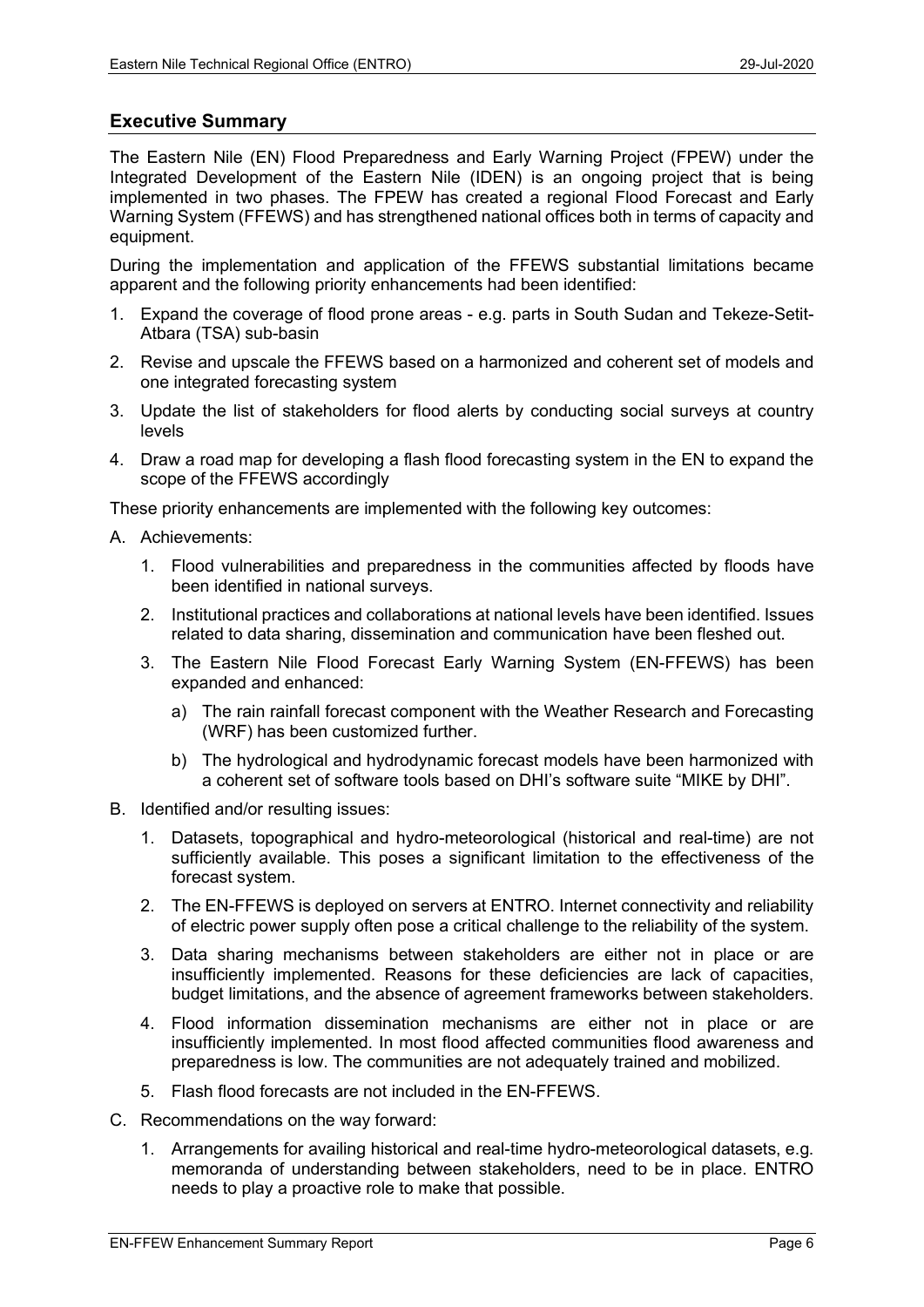- 2. Significant efforts are necessary to improve the availability of hydro-meteorological observations on the ground and topographical data. ENTRO needs to facilitate national activities in this direction.
- 3. When new and improved datasets become available the forecast models need to be revised, calibrated, and validated further, to improve the quality of the results.
- 4. The forecast system should be migrated to the cloud. This would make flood forecasts and flood information communication reliable.
- 5. National flood forecast centers need to be strengthened in their flood early warning and communication capacities. For this dedicated staff for the collaborative operation of the EN-FFEWS needs to be identified. ENTRO needs to facilitate national activities in this direction.
- 6. Flood awareness as well as effective flood response preparedness and capability in flood affected communities must be increased. The technical and administrative implementations at national levels need to be facilitated by ENTRO.
- 7. Flash flood forecasts need to be integrated into the EN-FFEWS.

The works to enhance the EN-FFEWS have substantially improved the forecast system and have given insights into the situation on the ground regarding flood information communication as well as flood response preparedness and resilience. On this basis, the above recommendations for further improvements and enhancements have been given. These need to be taken into consideration in the next project phases of the FPEW to strengthen and scale up the forecast system, to strengthen institutional capacities at national levels and to improve flood community awareness and preparedness on the ground.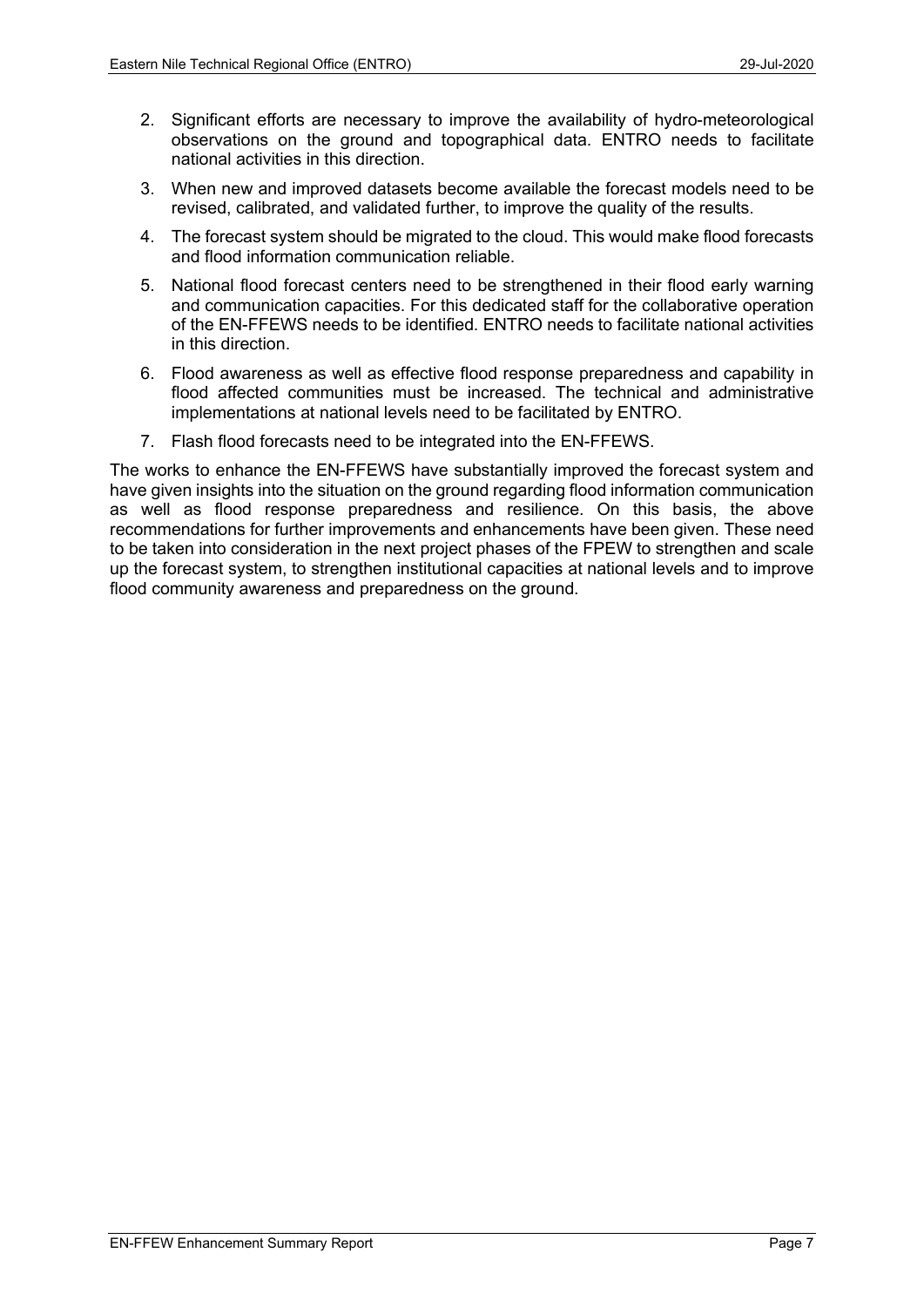#### 1 Introduction

Ten African Counties (Burundi, D.R. Congo, Egypt, Ethiopia, Kenya, Rwanda, South Sudan, Sudan, Tanzania, and Uganda) have established an intergovernmental partnership, the Nile Basin Initiative (NBI), to develop the Nile River cooperatively. NBI provides an all-inclusive regional platform for multi stakeholder dialogue, information sharing as well as joint management and development of water and related resources in the Nile Basin. The member countries launched two Subsidiary Action Programs (SAP), namely (1) the Eastern Nile Subsidiary Action Program (ENSAP) and (2) the Nile Equatorial Lakes Subsidiary Action Program (NELSAP). These subsidiary action programs initiate concrete joint investments and action on the ground at sub-basin levels.

- The Nile Equatorial Lakes Subsidiary Action Program Coordination Unit (NELSAP-CU) based in Kigali, Rwanda is the executive arm of the NELSAP.
- The Eastern Nile Technical Regional Office (ENTRO) based in Addis Ababa, Ethiopia is the executive arm of the ENSAP.

The Integrated Development of the Eastern Nile (IDEN) is an ENSAP project agreed by the member countries in 2002. IDEN consists of several subprojects, one of which focuses on flood preparedness and early warning - the Eastern Nile (EN) Flood Preparedness and Early Warning Project (FPEW) – as floods in the Eastern Nile basins have significant impacts on livelihoods and economies in the region: The estimated average annual flood damages on the Blue Nile and Main Nile in Sudan and in the floodplains adjoining Lake Tana in Ethiopia exceed 30 Million US\$. The 2006 flood in Ethiopia resulted in a loss of 700 peoples' lives and a displacement of 242,000 people. The extent of the 2005 flood damages to the agricultural sector in Sudan impacted 115,000 ha of agricultural crops. The 1998 flood in Sudan caused a direct flood damage of 24.3 Million US\$.

The FPEW aims at reducing human suffering caused by frequent flooding, while preserving environmental benefits of floods.

### 1.1 Background

The FPEW's emphasis is on enhancing regional collaboration and national capacity in flood risk management, including flood mitigation, flood forecasting and early warning, as well as flood emergency preparedness and response. The project is being implemented in two phases:

- FPEW I focused on building the institutional capacity and developing critical baseline information to enhance the readiness of EN countries to implement subsequent FPEW phases. It delivered a platform for institutional settings and data/information collections/sharing at community and national levels, together with enhancing regional coordination and cooperation with the recommendation for subsequent phases (FPEW phase II).FPEW I was concluded in 2010.
- FPEW II is ongoing and focuses on structural measures and upscaling of the pilot interventions of FPEW I. The project proposal for FPEW II was finalized in 2007 and distributed to different stakeholders and donors to secure funding. But funding could not be obtained. However, ENTRO initiated with Eastern Nile countries and created a regional Flood Forecast and Early Warning System (FFEWS) under the Eastern Nile Planning Model project (ENPM) and the FFEW activity continued under the Nile Cooperation for Result project (NCORE).

The FPEW has created a regional Flood Forecast and Early Warning System (FFEWS) and has strengthened national offices both in terms of capacity and equipment.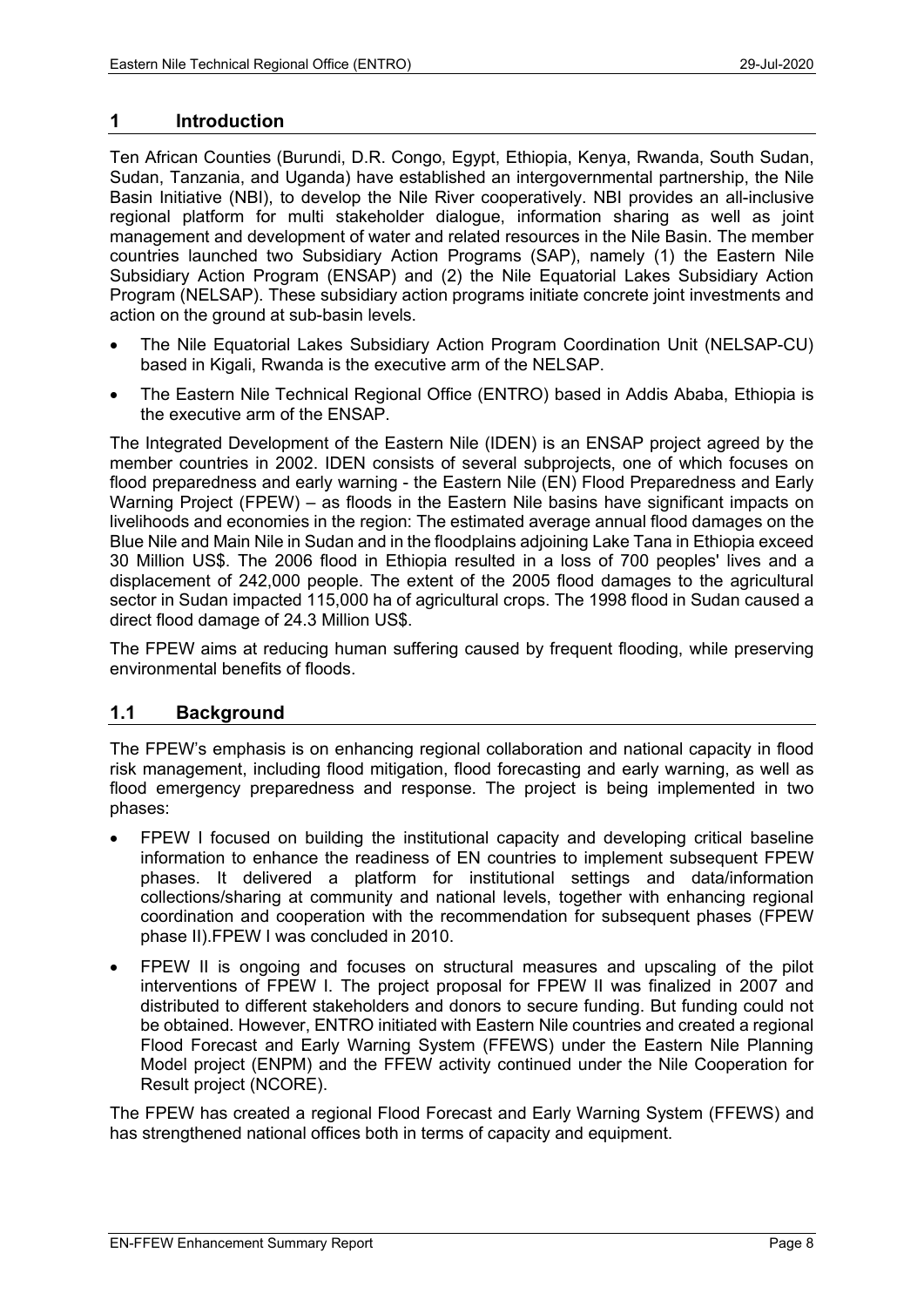#### 1.2 Rationale

During the implementation and application of the FFEWS substantial limitations became apparent. These were discussed in the 3<sup>rd</sup>Annual Eastern Nile Flood Forum in August 2018. In the forum the need for improvements was pointed out and priority enhancements were identified. Accordingly, the following priority enhancements, were to be implemented:

- 1. Expand the coverage of flood prone areas e.g. parts in South Sudan and Tekeze-Setit-Atbara (TSA) sub-basin
- 2. Revise and upscale the FFEWS based on a harmonized and coherent set of models and one integrated forecasting system – the implemented system was using different modelling tools, forecasting systems and different methods of dissemination for the different flood prone areas.
- 3. Update the list of stakeholders for flood alerts by conducting social surveys at country levels
- 4. Draw a road map for developing a flash flood forecasting system in the EN to expand the scope of the FFEWS accordingly

These priority enhancements have been implemented. The works have been funded by CIWA. This summary report summarizes the key outcomes of these enhancements. It also summarizes recommendations for the way forward.

### 2 Floods the Eastern Nile Region

Floods have significant impacts in the Eastern Nile region, and both riverine floods and flash floods are common in the region (see overview map in Figure 1)

These flood prone areas lie in four distinct EN-basins:

- 1. The Lake Tana basin is located upstream of the Blue Nile river. Head waters of the catchments in this basin are steep hills with good forest cover. Flows coming from surrounding hills converge in plains to eventually enter Lake Tana. Four rivers identified as important water ways to the lake are Dirma, Gumera, Megech and Rib.
- 2. The Blue Nile basin encompasses the catchments that drain into the Blue Nile river between Lake Tana and Khartoum. Relevant sub-basins in this basin are those of the rivers Dinder and Rahad. The upper catchments in Ethiopia are mountainous and with forest over, whereas the lower parts of the basin in Sudan are rather flat and with less vegetation cover.
- 3. The Tekeze-Setit-Atabara basin head is in the northern highlands of Ethiopia. Its outlet is at the confluence of the Atbara river and the Main Nile near Atbara. The upper catchments are in hilly terrain with forest cover and the lower parts of the basin are flat and have little vegetation.
- 4. The Baro-Akobo-Sobat basin encompasses the catchments of the Baro and Akobo rivers upstream as well as those of the Sobat River in South Sudan to White Nile confluence. Most of the catchments that drain into the Akobo and Sobat rivers are flat. The upstream catchments of the Baro towards to the east of the basin are high elevation mountain ranges with good forest cover. The lower part of the Baro however is flat.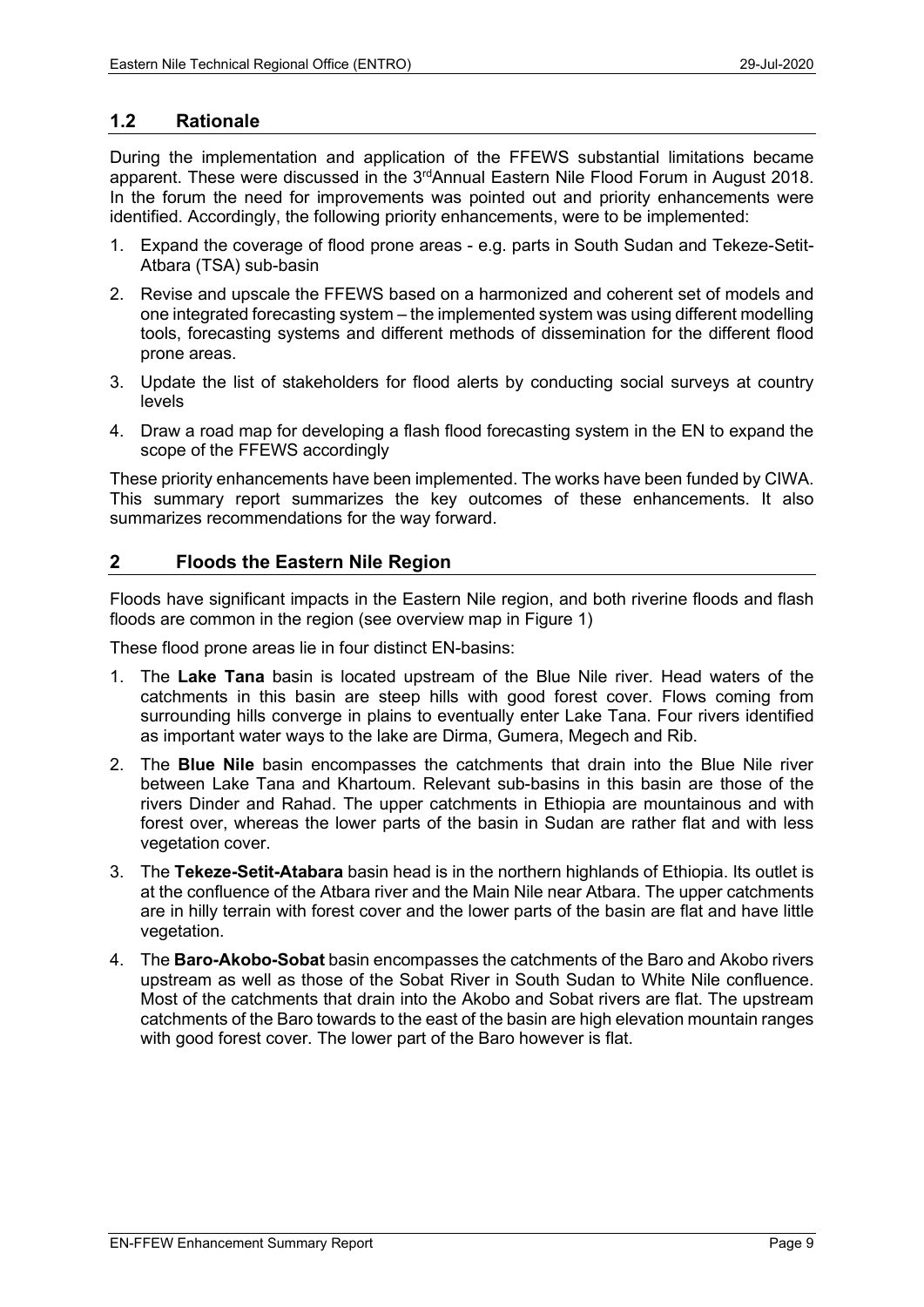

Figure 1: Eastern Nile flood prone areas

# 2.1 Flood Vulnerabilities and Preparedness in Ethiopia

In the Eastern Nile part of Ethiopia, the flood vulnerable areas are the flood plains at Lake Tana, the Gambella plain, and the Humera area of the Tekeze basin (near Ethio-Sudan border), as well as flash floods at different locations.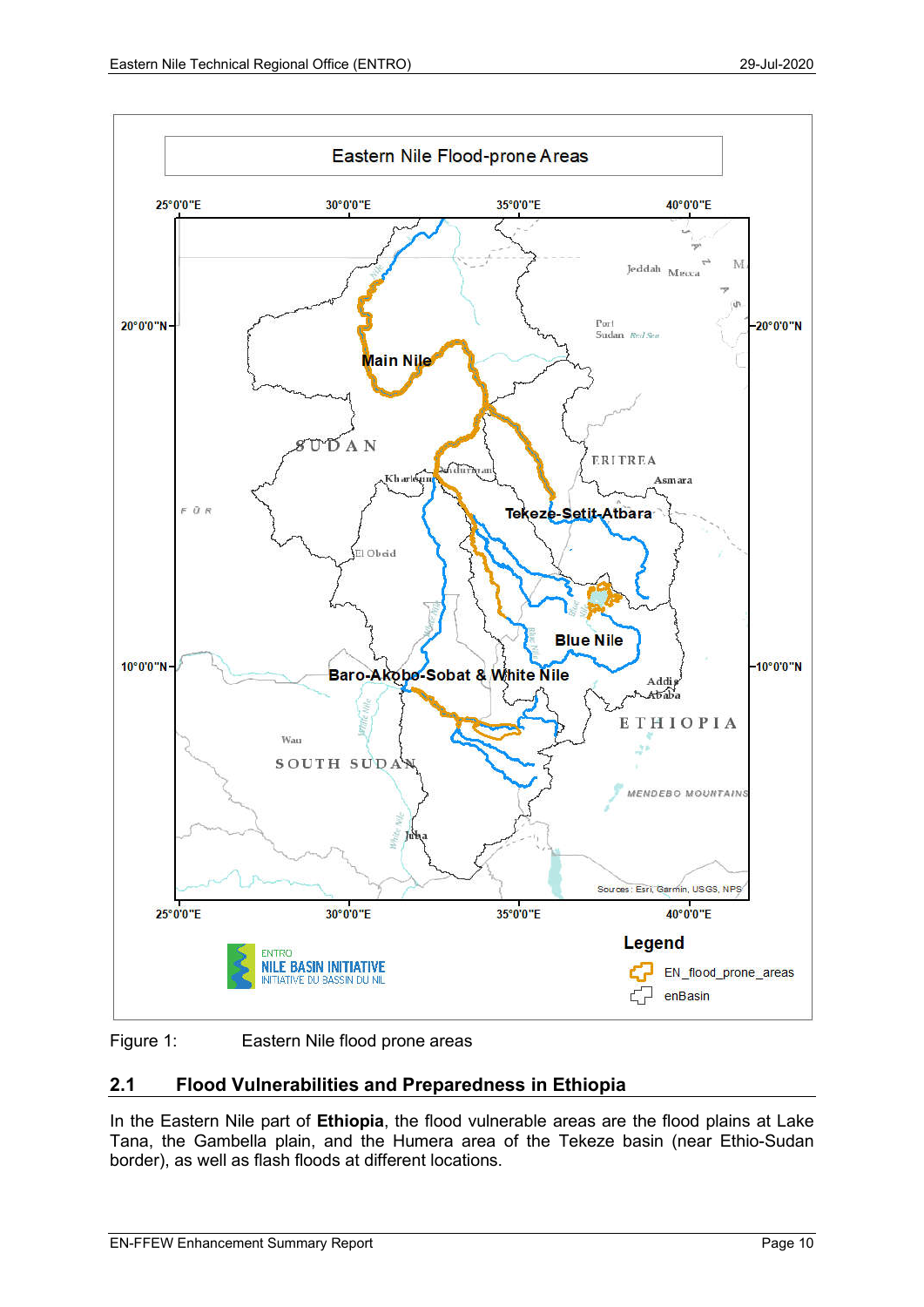- Lake Tana: Flooding is a recurrent threat occurring almost every year in the Lake Tana area caused by the overflowing of the Dirma, GilgelAbay, Gumera, Megech and Rib rivers and the spillover of Lake Tana.
- Gambella Plains: The flood plain area, belonging to the lowlands of Baro-Akobo Basin, is partially inundated by floodwaters every year. While most of the agrarian land use has adapted to the seasonal flux of flood waters, there are rural areas and several settlements affected by larger floods including the city of Gambella.
- Tekeze near Humera: The flat area at Humera (near the Ethio-Sudan border) is flooded from overflow of the Tekezeriver over its banks. This occurs during extreme rainfall conditions in the upper catchment of the Tekeze basin.

When floods are forecasted, the National Disaster Risk Management Commission (NDRMC) communicates the flood alert to stakeholders by telephone and email. The NDRMC communicates the issued flood alert to the Regional Commission Offices by e-mail. The flood alert is then discussed by the Regional Disaster Risk Management Committee (RDRC). The regional DRMC communicates the flood alert to Zone and Woreda offices by telephone. The Woreda in turn communicates to the Kebele administration by telephone, which is responsible for the dissemination of warnings at community level.

The disaster risk management activities at Woreda level are carried out along with agricultural activities by the Woreda agricultural office. Early warning communication at this level is poor because early warning practices are not well "owned". Some rural Kebeles – like 16 rural Kebeles in Jore woreda in the Gambella region – do not have access to modern communication technology. In these kinds of areas, the local people may not have personal radios or sirens may not be functional. Such circumstances make disseminating alerts even more challenging. The situations in the different areas are aggravated by incidences where flooding at times take place without warnings being issued to the local people (e.g. Libo Kemkem in the Amhara region). A survey found that the is no evidence of monitoring mechanisms to check whether warning messages reach community members and/or are understood and interpreted correctly.

Response activities to flood early warning at community level can be categorized as follows:

- 1. Some respond positively to warnings by taking the necessary preparedness actions to save their lives and property.
- 2. Others are reluctant and do not respond to the flood warnings e.g. Fogera Woreda in Amhara region
- 3. A third group of community members is without viable options to take the necessary preparedness action. For instance, the people living in the plains of Jore woreda in Gambella region cannot resettle in safer areas because the flat land is easily inundated.

### 2.2 Flood Vulnerabilities and Preparedness in the Republic of South Sudan

In the Eastern Nile part of Republic of South Sudan, riverine floods as well as flash floods regularly affect settlements in the Akobo and Sobat river plains. Most people there live and work in settlements in flood prone areas because their livelihoods depend mainly on farming in flood plains, fishing, and/or livestock. The city of Malakal at the confluence of the Sobat and the White Nile is also affected. Most floods occur annually. Estimates indicate that flash floods affect about one million people regularly.

The main vulnerable settlement areas are the following:

1. Akobo: The vulnerable settlements are in flood prone areas are Akobo town and Nadir town including surrounding small villages. These areas are affected by flash floods and riverine floods.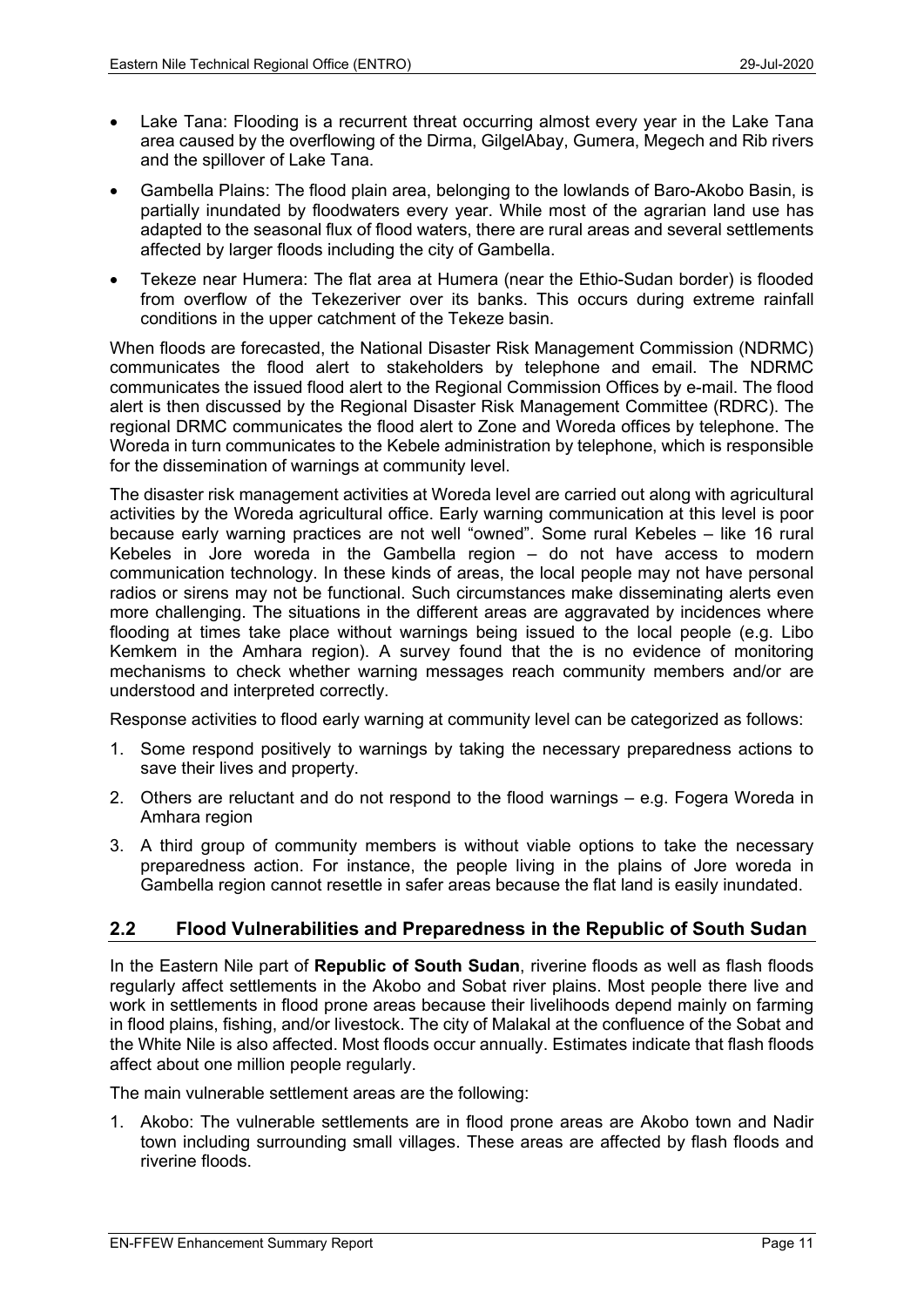2. Malakal: The vulnerable flood prone area, the vulnerable communities are the Shilluk, Dinka, Nuer and Burun, Koma and other small communities.

There are many local communities with strong social structures. The local communities have their traditional way of responding to the early warning. They are prepared to store their food in their houses to be used in case of flood incidents. They also dig drainage systems to drive away water that enters their houses when floods occur.

### 2.3 Flood Vulnerabilities and Preparedness in Sudan

Flood prone areas In the Eastern Nile part of Sudan are along the Blue Nile stretch from El Diem to Khartoum, the Gash river around Kassala City and around Nyala and El Fashir areas in the west of the country. Flash flood occur more often than riverine floods.

A survey found 2,900 villages in flood prone areas. These are distributed along the Blue Nile, Dinder, Al-Rahad, Al-Gash and Tekeze-Atbara-Setit. The houses are in floodplains that are more susceptible to high flood impacts as well as highly vulnerable to economic, physical/ infrastructural, and attitudinal dimensions. These communities could mitigate flood impacts if they are warned at least 3 days before the flood occurs, like during the floods of 2018 and 2019.Sample household surveys in the following pilot riverine flood prone were carried out:

- 1. Um Benein village is located on the western bank of the Blue Nile within Singa locality with an estimated population of 10,000 persons.
- 2. El Sabonabi village is located on the western bank of the Blue Nile within Singa locality. The total population is about 15,000 persons (750 families).
- 3. Tuti island village is in the heart of Khartoum state at the confluence of the Blue Nile and the White Niles. Its total area is about 8 km2. The total number of houses on the island is 1,820. The total population is about 20,000.
- 4. Wawisi village is located east of the River Nile, about 100 km north of Khartoum, within of Sharq Al Nil locality, Khartoum state. The total population is about 6,000 (about 800 families).
- 5. Wad Ramly consists of five villages and is located east of the River Nile, about 102km north of Khartoum, within of Sharq Al Nil locality, Khartoum state. The total population is about 40,000 (about 14000 families).
- 6. Sidon city belongs to the Sidon administrative unit, Lamar locality, River Nile State. It is located 60 km from Lamar, at the eastern bank of Atbara River. 700 families live there.
- 7. Alabka village belongs to the Sidon administrative unit, Damar locality, River Nile State. It is located 60 km from Damar, at the western bank of Atbara River. 460 families live there.

With respect to flood vulnerability and preparedness, the investigations in these communities reveal the following issues:

- 1. Inadequate training initiatives to enhance local capacities to mitigate and cope with seasonal floods
- 2. Not enough time to evacuate if necessary
- 3. No reliable forecasts or measurements -no fixed thresholds for warnings and alerts
- 4. Sometimes alerts come from different channels, which may lead to confusion.

Community level surveys in Sudan have revealed that at least 7 days lead time is required to save livelihoods and assets from flood disasters. This needs to be weighed against the fact that longer lead times result in less reliable forecasts.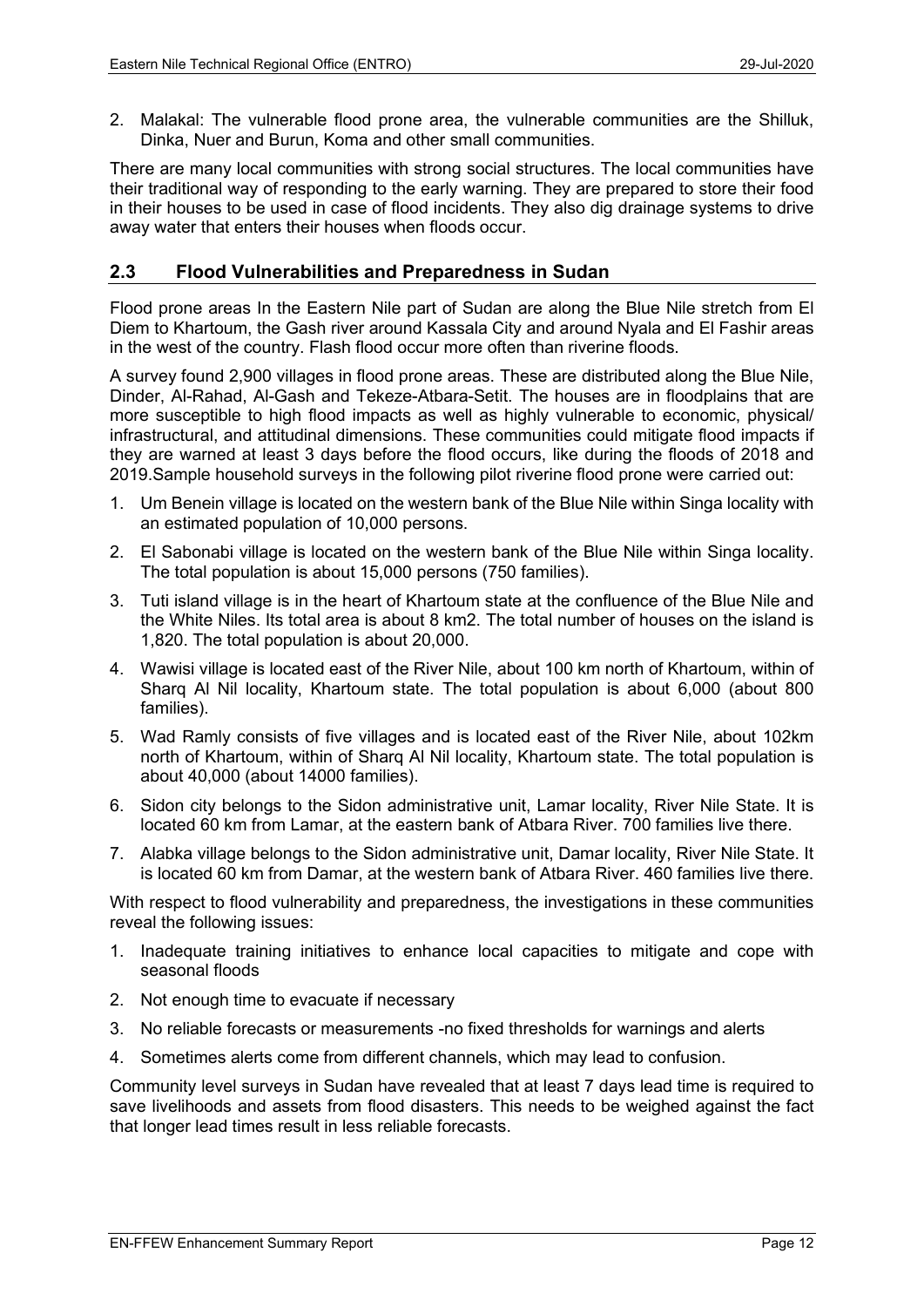# 3 The Eastern Nile Flood Forecast Early Warning System

The Eastern Nile Flood Forecast Early Warning System (EN-FFEWS) is an integrated realtime forecasting and early warning system that supports ENTRO, as well as regional and national stakeholders in flood forecasting and early warning. This enhanced system is operational and running. The EN-FFEWS is currently deployed on a server at ENTRO and options to migrate the system to the Cloud are being investigated.

One component of the EN-FFEWS is a customized version for the EN of the Weather Research and Forecasting (WRF) model. The other component builds upon DHI's decision support system, MIKE Operations with integrated modelling tools to simulate hydrological and hydrodynamic processes.

Currently, the EN-FFEWS is hosted on a server at ENTRO.

## 3.1 Meteorological Forecasts

In the EN-FFEWS rainfall is forecasted with the Weather Research and Forecasting (WRF) model. The model is a regional customization for the EN with global input from NCEP's GFS to provide initial and boundary conditions. WRF produces 3-day forecasts with a spatial resolution of 6 km, and the forecasts are updated daily. The temporal resolution of the rainfall forecasts is hourly.

The meteorological forecast process starts with a scheduled download of NCEP's Global Forecast System (GFS) to provide initial and boundary conditions. Once the data is successfully downloaded, it is seamlessly ingested in the WRF Pre-processing System (WPS), which extracts the relevant variables to initial the forecast for the region. The outputs of WPS are passed to the WRF proper, which upon completion of the simulation, generates a threeday forecast as NETCDF-outputs. These outputs are archived for input to the hydrological models(see chapter 3.2) and are further processed to plot daily total rainfall maps. This process takes about 3 hours.



Figure 2: Sample daily total rainfall map showing WRF forecast

To ensure that the hydrological forecasts don't suffer lack of rainfall inputs, there are alternative provisions for using 25km GFS rainfall forecasts for three days lead time - incase WRF doesn't run. The process is automated and allows downloading, processing, and packaging of the GFS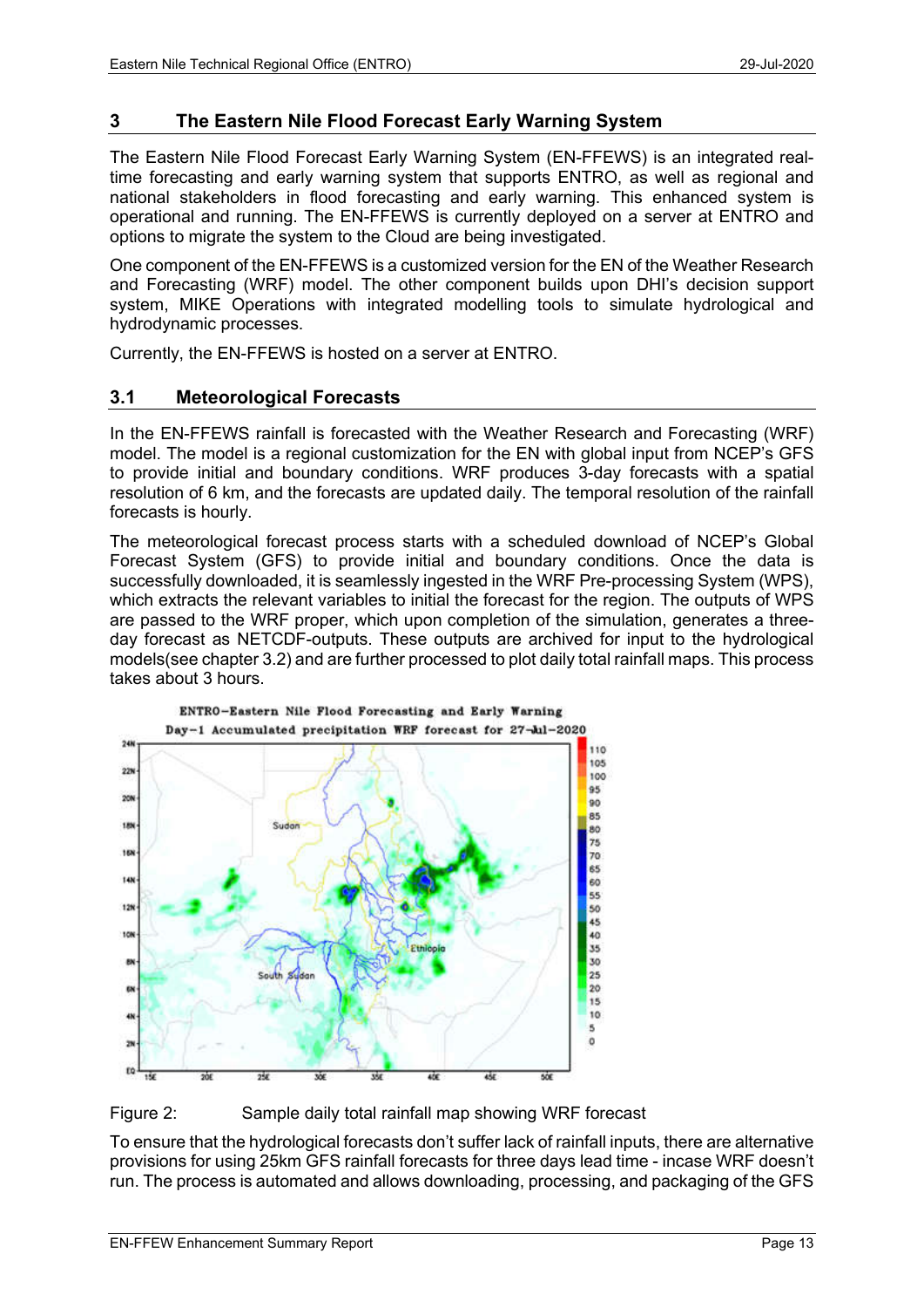25km hourly data. An advantage of utilizing the GFS data is that it can be obtained from multiple servers that support automatic remote access and regional sub-setting of the data.

Furthermore, the meteorological forecast component provides access to near-real-time (NRT) satellite rainfall estimates for quantitative precipitation estimations (QPE). For this purpose, tools for acquisition and analysis of TAMSAT, CHIPRS, CMORPH, ARC2, RFE2 and GsMAP rainfall estimates were developed. The tools allow the operator of the system to save selected datasets as NETCDF file and plot rainfall maps for a specified period. These datasets are available with 1-day lag and can be used to quantify biases of the rainfall forecasts.

Applications so far with the meteorological forecast component show that internet connection at ENTRO is at times insufficient – connection speed is slow, and connection is often interrupted. Furthermore, computing performance of the server that hosts the meteorological forecast component should be increased, as generally NWP models require high-performance computers for efficient operation.

# 3.2 Hydrological Forecasts

In the EN-FFEWSrunoffs in the catchments of the four basins and flows at key locations in the river network are forecasted with the hydrological modelling tool NAM of DHI.NAM is the Danish abbreviation of "Nedbør-Afstrømnings-Model" which translates into English as "Rainfall-Runoff-Model". NAM simulates the terrestrial phase of the hydrological cycle. It allows developing deterministic and lumped hydrological catchment-based models. NAM can be applied independently, or it can be used to generate lateral contributions to river networks. In this way, it is possible to model an individual catchment as well as a group of sub-catchments constituting a larger basin with a more complex river network.

For each EN-basin a hydrological model has been developed with NAM. The development of the hydrological models was carried out based on different earth observation products to hydrologically characterize and delineate the catchments in the basins<sup>1</sup>. Model setup and calibration was conducted with historical rainfall and observed evaporation data that was sourced from satellite products. Supplementing this source of information with ground observations of rainfall and evaporation was not possible because such datasets were not available during the development of the models. Therefore, the models were calibrated with historical WRF rainfall datasets. This would reduce errors that result from using rainfall forecasts with the WRF.

| <b>Basin</b>         | <b>Number of</b><br><b>Catchments</b> | <b>Catchment Area</b><br>Range [km2] | <b>Number of Flow</b><br><b>Forecast Locations</b> |
|----------------------|---------------------------------------|--------------------------------------|----------------------------------------------------|
| Lake Tana            | 14                                    | $62 - 2,049$                         | 13                                                 |
| <b>Blue Nile</b>     | 28                                    | $890 - 32,167$                       |                                                    |
| Tekeze-Setit-Atabara | 13                                    | $3,847 - 33,599$                     | 5                                                  |
| Baro-Akobo-Sobat     | 10                                    | $9,235 - 112,727$                    | 10                                                 |

Table 1: Key Numbers of the Hydrological Models of the EN-Basins

The real-time inputs for forecasting runoffs in the catchments and flows at key locations in the river network come from meteorological forecasts with the WRF (see chapter 3.1). The forecasted flows are archived for further analyses in the integrated forecast system (see chapter 3.4). The input to the hydrodynamic models (see chapter 3.3) is direct.

Usually, flood forecasting systems make use of ground-based telemetric point rainfall data. As mentioned above, the hydrological models developed for the EN-FFEWS only use satellite-

<sup>1</sup>The Baro-Akobo-Sobat basin has been expanded: The catchments draining into the river segment from the confluence of Sobat and White Nile to Khartoum have been added to this basin in the newly developed hydrological model. The flow from Bahr el Ghazal is modelled as a boundary flow that is entering into the White Nile.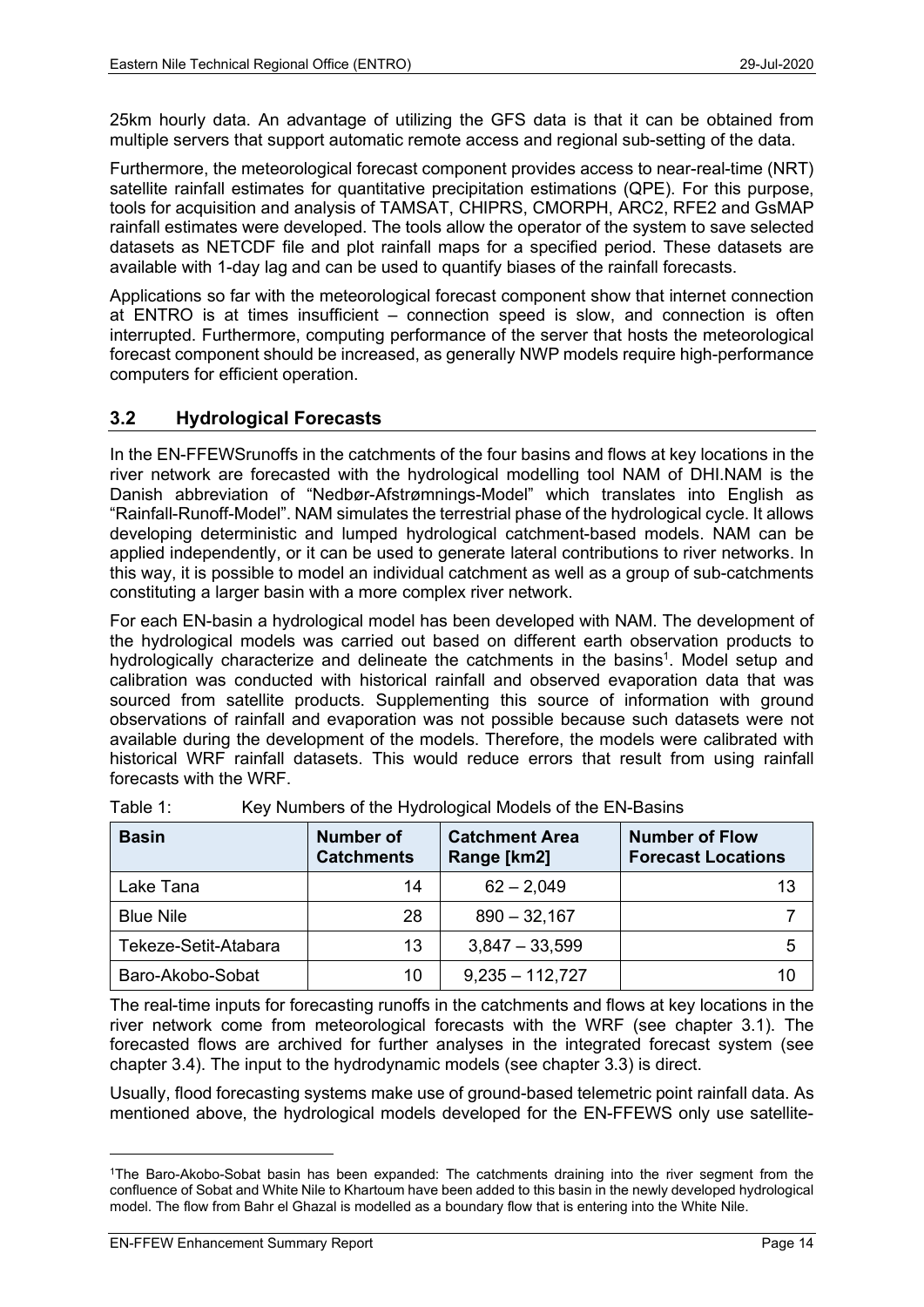based rainfall estimates. In the EN-basin, there are very few manual rainfall measuring stations, not dense enough to represent accurate areal catchment rainfalls. The rainfall measuring stations are not well distributed over the basin. Furthermore, none of the measuring stations are telemetric and transfer data in near-real-time.

## 3.3 Flood Forecasts

In the EN-FFEWS flood water levels at key locations in the flood prone areas in the river network of the basins are forecasted with MIKE 11. MIKE 11 is DHI's 1-dimensional hydrodynamic modelling tool to simulate flows and water levels in river reaches.

Observed flow and gauge levels, where there is an observed flow or gauge levels the information was used for calibration and data assimilation. There is no telemetric realtime data that can used for the data assimilation, however, there are manual flow gauges that report on daily basis. An effort will be made to develop a mechanism for these gauges to report to the central database, and the data to be used for data assimilation.

For each EN-basin, hydrodynamic models have been developed for the flood prone areas that are affected by riverine floods (see chapter 2).The development of the hydrodynamic models was carried out basedon topographic information from digital elevation models (DEM) with a resolution of 25 m (Airbus DEM). Most cross section in the hydrodynamic models are derived from this DEM. Where available, cross sections from other hydrodynamic models and survey data have been used to supplement. In flat areas, cross sections derived from DEM don't represent the river geometry appropriately, which in turn can affect the quality of the simulated flood levels in such areas.

The hydrodynamic models were calibrated with historical water levels and flows at selected gauging stations.

| <b>Basin</b>         | <b>Number of</b><br><b>River Reaches</b> | <b>Total Length of</b><br><b>River Reaches [km]</b> | <b>Total Number of</b><br><b>Cross Sections</b> |
|----------------------|------------------------------------------|-----------------------------------------------------|-------------------------------------------------|
| Lake Tana            |                                          | 133                                                 | 533                                             |
| <b>Blue Nile</b>     |                                          | 2,230                                               | 1,072                                           |
| Tekeze-Setit-Atabara |                                          | 947                                                 | 489                                             |
| Baro-Akobo-Sobat     |                                          | 2,038                                               | 240                                             |

Table 2: Key Numbers of the Hydrodynamic Models of the EN-Basins

The final MIKE 11 setup is developed jointly with the rainfall-runoff model that is developed to enable integration between the models. Secondly, the MIKE 11 data assimilation module (MIKE 11 DA), extensively used in flood forecasting modelling applications, is setup at points where it is assumed that near-real-time information can be sourced. Data assimilation is a method to condition the model predictions of water levels at selected locations to observed data.

The inputs to the hydrodynamic forecasts of flood water levels are flows from hydrological forecasts (see chapter 3.2).The forecasted water levels are archived for further analyses in the integrated forecast system (see chapter 3.4).

Near-real-time flow gauges are fundamental part of a flood forecasting system, they are required to constantly update the accuracy of the prediction and measure the performance of the flood simulations by the flood forecasting system. They are used in data assimilation process of the hydraulic modelling of the system. The near-real-time observed water levels and flows are used to calculate errors at data assimilation points and recalibrate the model flood prediction to improve model performance. Currently, due to the absence of such gauges in the EN this is not possible in the EN-FFEWS. But the system has been prepared to make this easily possible when data from telemetric stations in the EN-basins becomes available in the future.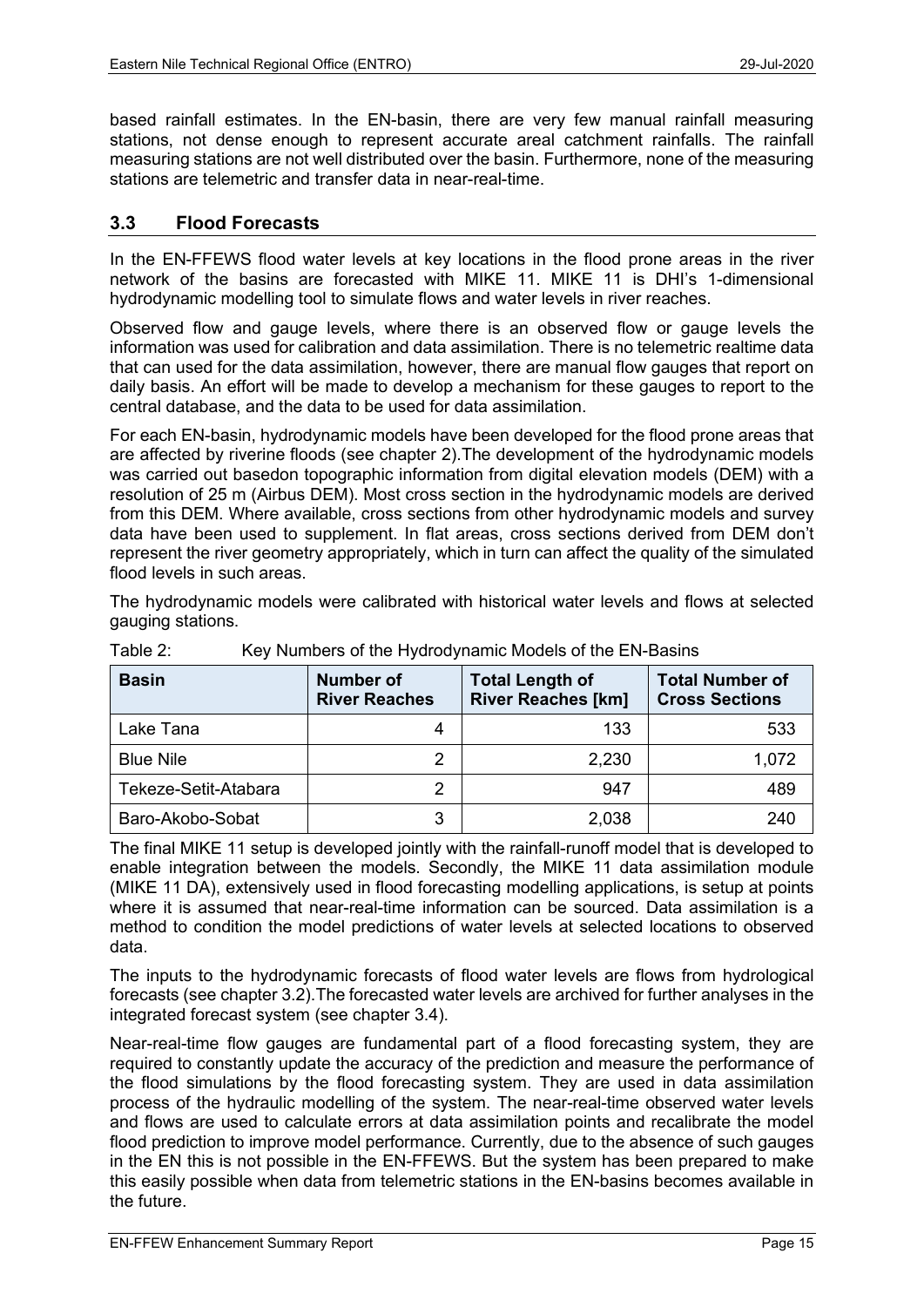# 3.4 Integrated Forecast System

The EN-FFEWS is setup in the MIKE Operations platform, DHI's decision support system which is the generic version of the Nile Basin Decision Support System (NB-DSS). MIKE Operations is a platform that has the purpose to integrate operation and planning tools or models with near-real-time, forecasted and historical observed data. Furthermore, it produces reports from model results as well as raw and processed data to assist managers and technical personnel to make decisions – for planning or real time operation purposes in water resources development and management.



### Figure 3: Architecture of the EN-FFEWS

The architecture of the EN-FFEWS is shown in Figure 3, where near-real-time and forecasted data are regularly imported from different sources to the central database through scheduled data import jobs. The scheduled interval for these jobs depends on how frequently the data is made available at the source. In the data acquisition process the system reads, pre-processes and makes the following real time rainfall datasets available for subsequent processes (such as hydrological modelling or interactive analyses supported with the GUI of the platform): NOAA RFE2, GFS and WRF.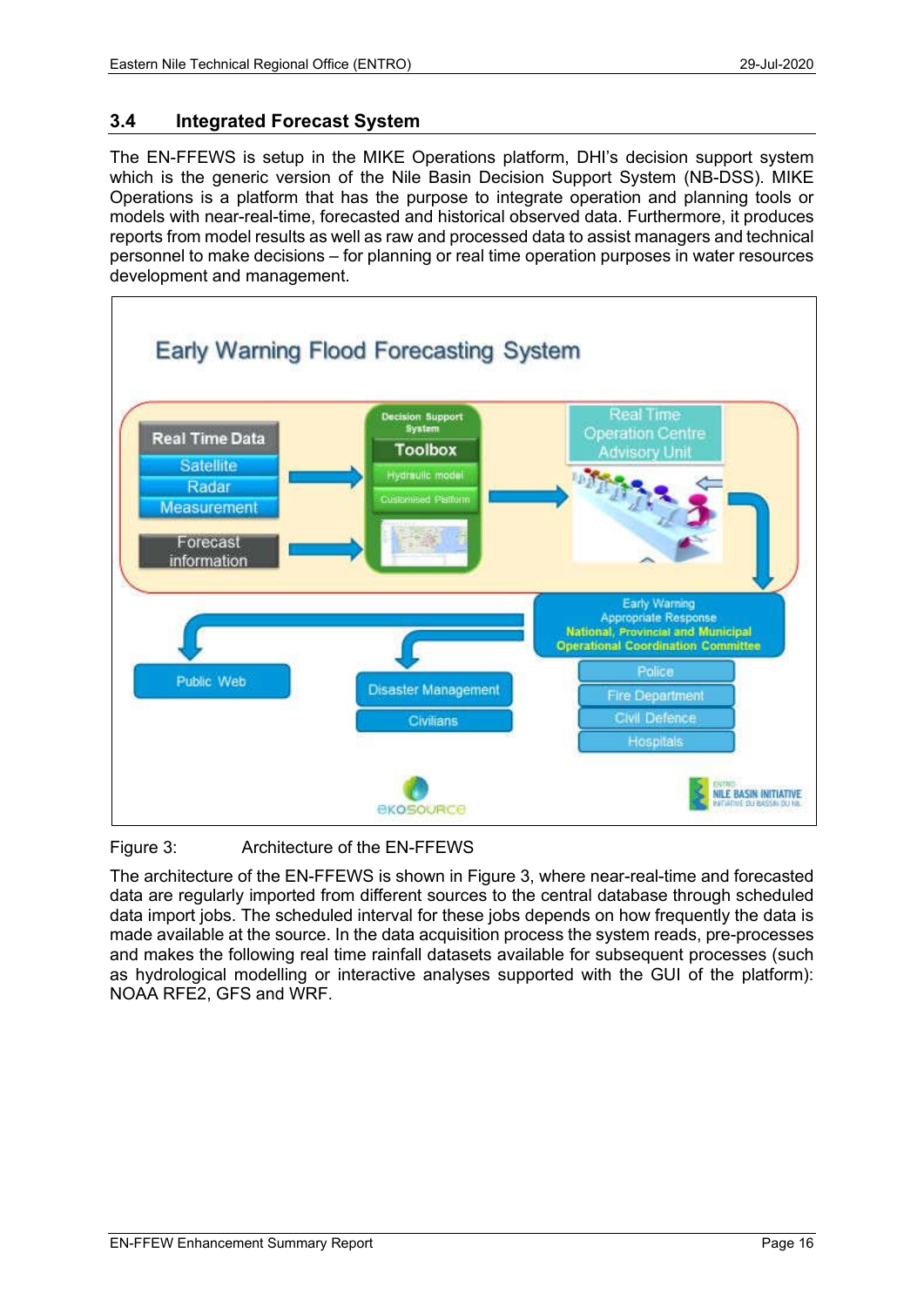|        | Forecast       |          |   |
|--------|----------------|----------|---|
| L      | Threshold      | Value Al |   |
|        | Below 20 mm    | 20       | 膱 |
|        | $20 - 40$ mm   | 40       | 騋 |
| П      | $40 - 60$ mm   | 60       | 蘄 |
| П      | $60 - 80$ mm   | 80       | 酼 |
| $\Box$ | 80 - 100 mm    | 100      | 霴 |
|        | $100 - 120$ mm | 120      | ₿ |
|        | 120 - 140 mm   | 140      | 騋 |
|        | Above 140 mm   | 300      | 獸 |



The rainfall-runoff and hydrodynamic models have been integrated in MIKE Operations so that simulation runs are triggered from the platform. The input timeseries are regularly updated using the real-time and forecasted data. The NAM rainfall-runoff models and the MIKE 11 hydrodynamic models for the 4 basins of the EN run every 6 hours. When a model run is completed, results are summarised to be analysed in the GUI of MIKE Operations and in the Eastern Nile web portal. If simulated or observed water level values exceed pre-defined threshold values, warning triggers are sent to the appropriate entities by SMS or e-mail.



Figure 5: Lake Tana basin web GUI in the EN-FFEWS

The GUI of MIKE Operations enables operators of the system to investigate and analyze forecast outputs – e.g. real-time data, model time series input and model simulation results in interactive maps. Furthermore, operators of the system can configure what type of forecast information is to be disseminated to whom under which circumstances (e.g. exceedance of threshold values of flows at selected locations). The GUI also enables operators to run and maintain the system.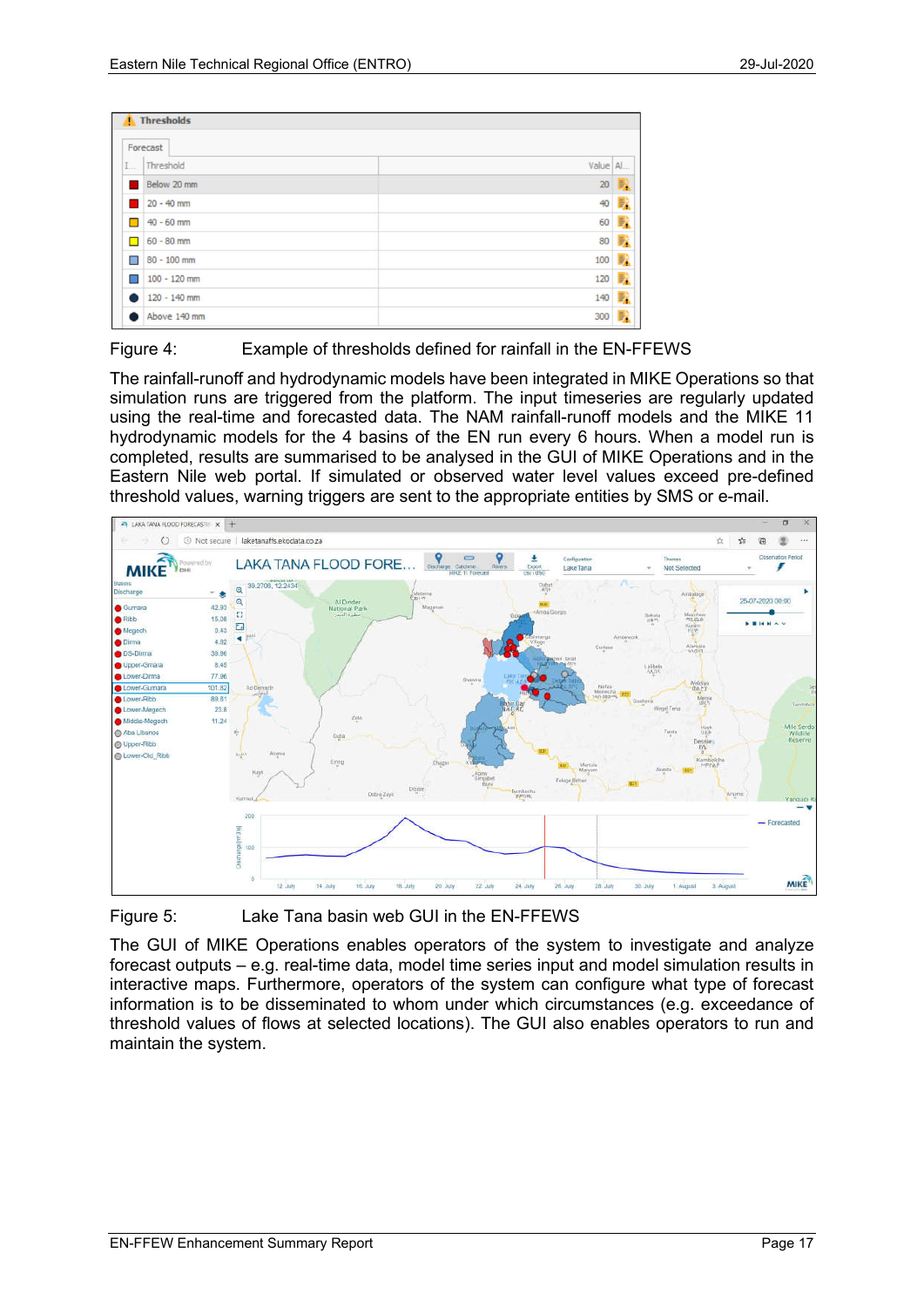

Figure 6: Blue Nile river basin web GUI in the EN-FFEWS

The EN-FFEWS web portal is a replica of the EN-FFEWS desktop GUI. The web portal displays all information that is included in the desktop GUI. The web portal allows to a wider stakeholder audience viewing forecasts in the internet.





Figure 7: Tekeze-Setit-Atabara basin web GUI in the EN-FFEWS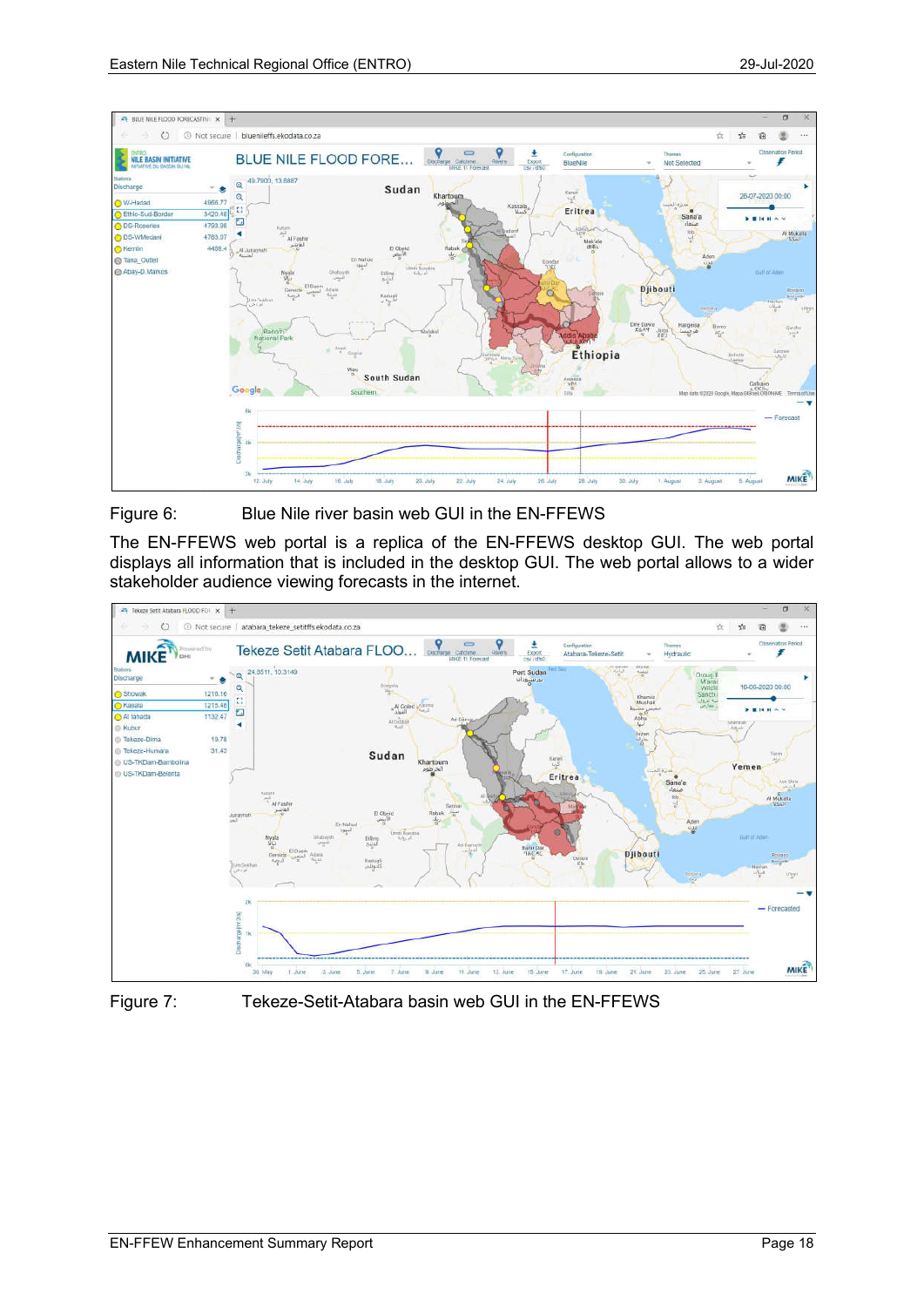

Figure 8: Baro-Akobo-Sobat basin web GUI in the EN-FFEWS

## 4 Stakeholders and the Role of the EN-FFEWS

There are two types of roles of stakeholders of a FFEWS in general:

- 1. Entities that provide datasets to the FFEWS, either real-time datasets like weather forecasts that are relevant for flood forecasts or rather static datasets ranging from contact information for dissemination of alerts to historical timeseries of flows and flood water levels to support model improvements.
- 2. Entities that receive flood related information ranging from flood reports to real-time flood warnings through different dissemination channels like e-mail, SMS, telephone, or VHF radio.

# 4.1 Sharing of Information for Flood Forecasts

Sharing of flood relevant information requires the involvement of institutions at national levels, such as national meteorology agencies, ministries, or basin authorities. It should also involve entities at district levels because contact information of affected and feedback from flood response activities can improve the effectiveness of the FFEWS. Ultimately the information recipient is the entity that is responsible for the FFEWS, e.g. ENTRO, and the general purpose of information sharing is to make the FFEWS effective and more reliable.

| <b>Information Type</b>       | <b>Typical Sharing</b><br><b>Entity</b>     | <b>Type of Sharing</b> | <b>Purpose</b>                                      |
|-------------------------------|---------------------------------------------|------------------------|-----------------------------------------------------|
| Weather forecast              | <b>National</b><br>meteorology agency       | real-time              | Ameliorate<br>meteorological<br>forecast            |
| Hydro-<br>meteorological data | Ministry of water,<br>river basin authority | near-real-time         | Adjust flood<br>forecasts with data<br>assimilation |

| Table 3: | Sharing of flood forecast relevant information |
|----------|------------------------------------------------|
|----------|------------------------------------------------|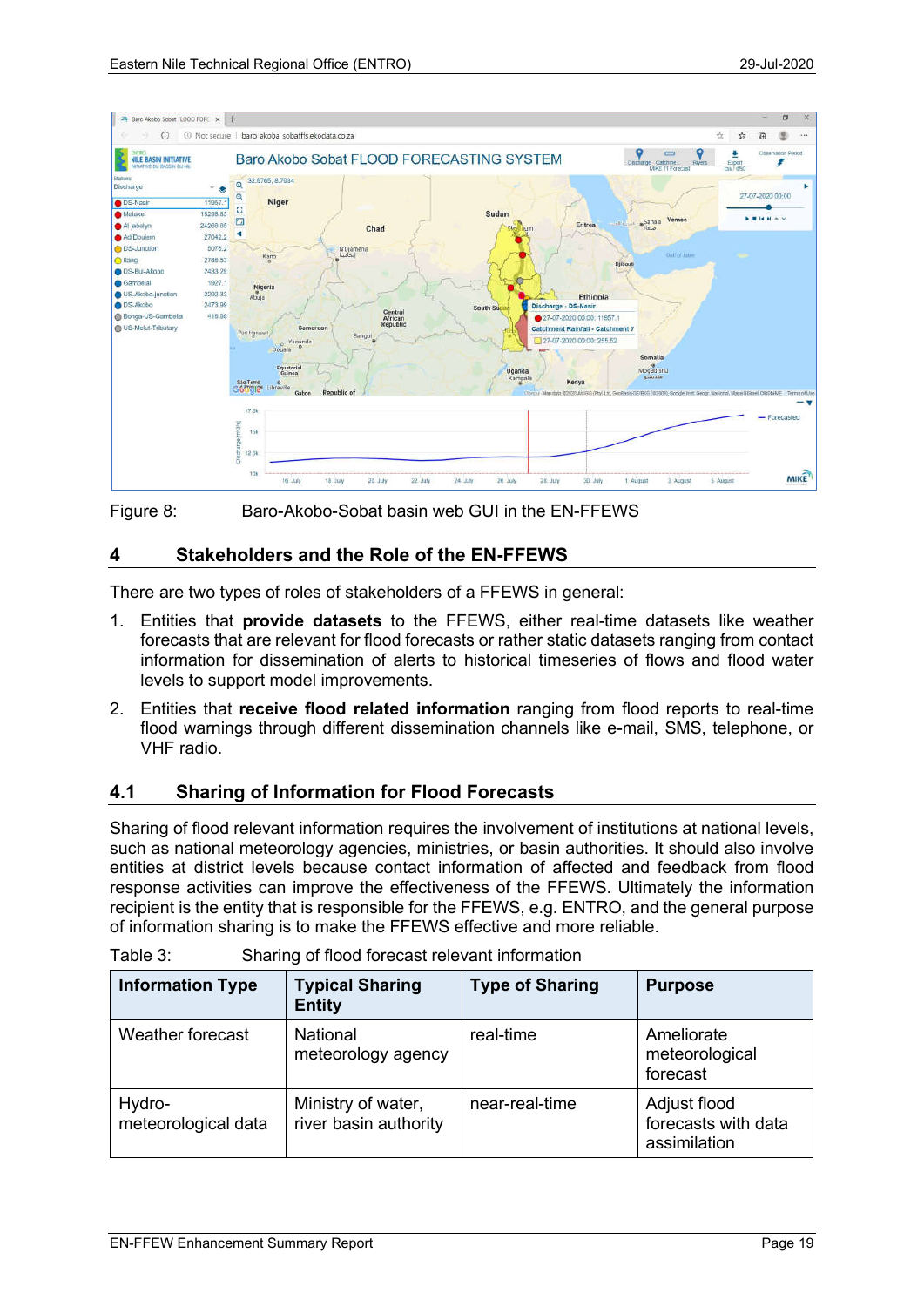| <b>Information Type</b>                                                                 | <b>Typical Sharing</b><br><b>Entity</b>                                                      | <b>Type of Sharing</b>                             | <b>Purpose</b>                                                                                             |
|-----------------------------------------------------------------------------------------|----------------------------------------------------------------------------------------------|----------------------------------------------------|------------------------------------------------------------------------------------------------------------|
|                                                                                         |                                                                                              |                                                    | Build data repository<br>for future model<br>improvements                                                  |
| Historical hydro-<br>Ministry of water,<br>river basin authority<br>meteorological data |                                                                                              | once off and when<br>new datasets are<br>available | Build sound data<br>repository for<br>models                                                               |
| Topography survey<br>data                                                               | Ministry of water,<br>river basin authority                                                  | once off and when<br>new datasets are<br>available | Improve<br>hydrodynamic<br>models with more<br>accurate cross<br>sections                                  |
| Contact details of<br>stakeholders                                                      | District authority,<br>selected ministries,<br>disaster<br>management<br>institution         | once off and when<br>new datasets are<br>available | <b>Ensure that</b><br>dissemination paths<br>are effective                                                 |
| Observations of<br>extreme flood events<br>on the ground                                | Designated locals in<br>the districts,<br>infrastructure<br>operators                        | when an extreme<br>flood occurs                    | Photos at<br>landmarks, such as<br>bridges support<br>performance<br>evaluation of models<br>and forecasts |
| Feedback report on<br>flood emergency<br>response                                       | District authority,<br>disaster<br>management<br>institution,<br>infrastructure<br>operators | regularly during the<br>flood season               | Evaluate<br>effectiveness of<br>dissemination<br>system                                                    |

Recent surveys in the EN-basin countries Ethiopia, South Sudan and Sudan have identified that data sharing mechanisms as in Table 3 are either not in place or are insufficiently implemented. Reasons for these significant deficiencies are lack of capacities (e.g. proficient and designated staff in the respective institutions), insufficient budgets, and the absence of agreement frameworks such as memoranda of understanding between stakeholders (including ENTRO).

# 4.2 Dissemination of Flood Forecasts and Early Warnings

Different types of the society and the economy are affected by floods (see chapter 2). If they receive reliable flood information in due time they can reduce and mitigate flood damages. FFEWS are important for effectuating the dissemination of reliable flood information, which in turn is the prerequisite for adequate response and actions to mitigate impacts.

| <b>Target Group</b>                              | <b>Flood</b><br><b>Information</b><br>Type | <b>Typical</b><br><b>Dissemination</b><br><b>Path</b> | <b>Dissemination</b><br><b>Frequency</b> | <b>Typical</b><br><b>Information Use</b>        |
|--------------------------------------------------|--------------------------------------------|-------------------------------------------------------|------------------------------------------|-------------------------------------------------|
| Selected<br>ministries, river<br>basin authority | Flood bulletin                             | e-mail                                                | After every<br>flood season              | Understand and<br>evaluate past<br>flood season |

Table 4: Flood information requirements for different target groups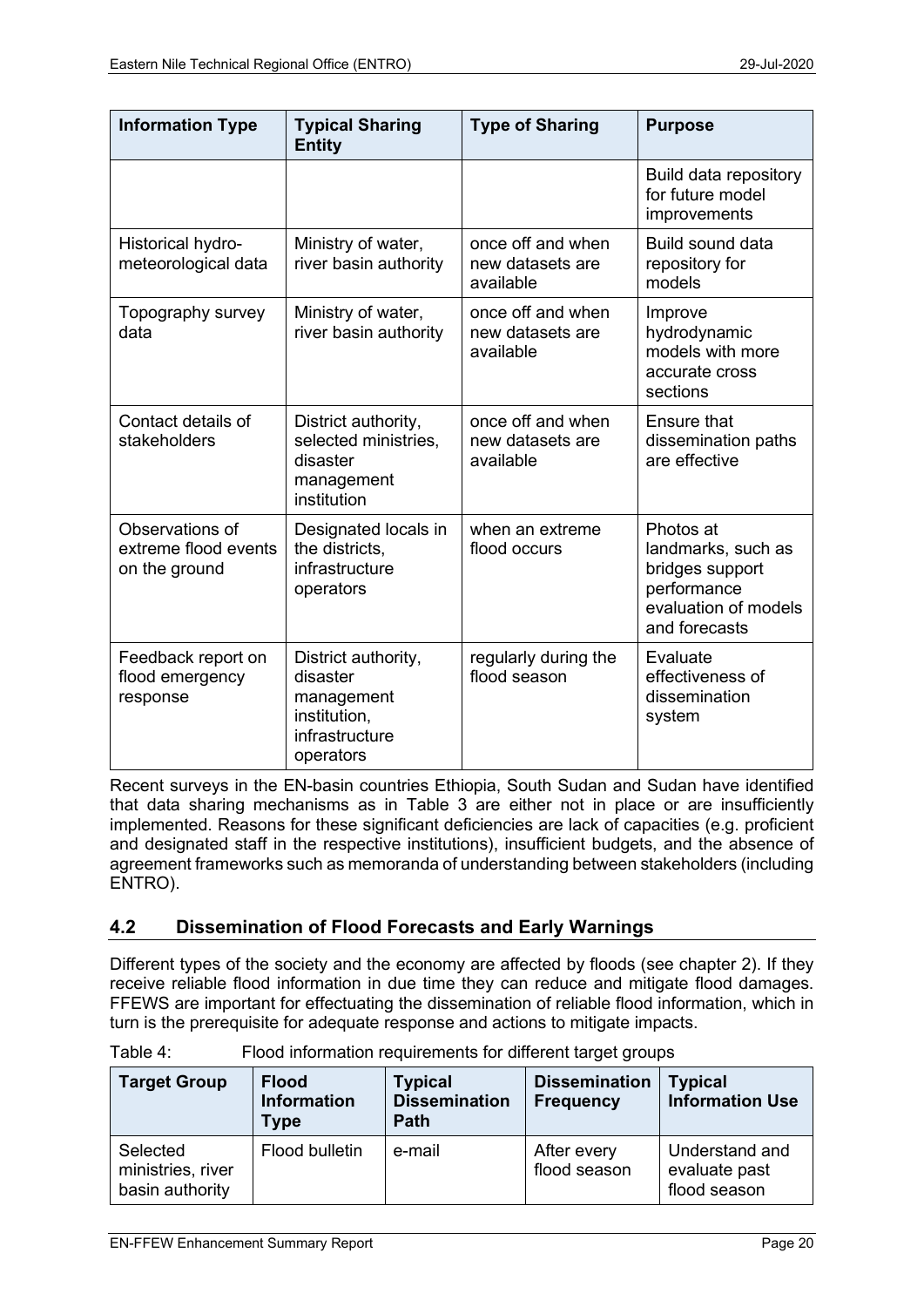| <b>Target Group</b>                          | <b>Flood</b><br><b>Information</b><br><b>Type</b>   | <b>Typical</b><br><b>Dissemination</b><br><b>Path</b>                                                                                 | <b>Dissemination</b><br><b>Frequency</b>  | <b>Typical</b><br><b>Information Use</b>                                            |
|----------------------------------------------|-----------------------------------------------------|---------------------------------------------------------------------------------------------------------------------------------------|-------------------------------------------|-------------------------------------------------------------------------------------|
| <b>Disaster</b><br>management<br>institution | Flood forecast<br>as detailed as<br>necessary       | e-mail, SMS,<br>web page                                                                                                              | When a critical<br>flood is<br>forecasted | Mobilize flood<br>response in<br>affected districts                                 |
| Infrastructure<br>operator                   | Flood forecast<br>as detailed as<br>necessary       | e-mail, SMS,<br>web page                                                                                                              | When a critical<br>flood is<br>forecasted | Mobilize flood<br>response at<br>infrastructure<br>location                         |
| Affected<br>community                        | Concise and<br>simple flood<br>alert                | SMS,<br>subsequently<br>designated<br>focal persons<br>disseminate<br>alerts through<br>local means<br>(e.g. VHF radio,<br>megaphone) | When a critical<br>flood is<br>forecasted | Mobilize local<br>flood response<br>action according<br>to practiced<br>action plan |
| General public<br>and media                  | Concise<br>standardized<br>flood forecast<br>report | web page, e-<br>mail to selected<br>media outlets                                                                                     | When a critical<br>flood is<br>forecasted | Create public<br>awareness                                                          |

The recent surveys referred to in chapter 4.1 also show flood information dissemination mechanisms like those in Table 4 are either not in place or are insufficiently implemented. Implementing these types of information dissemination is technologically feasible. However, to be effective, e.g. ensure that affected communities respond adequately, training and mobilization at community levels is important. The surveys indicate that in many cases the awareness of locals is low due to lack of regular communication with and information by local and national authorities.

# 5 Recommended Further Enhancements of the EN-FFEWS

With the current enhancement of theEN-FFEWS ENTRO has established a coherent flood forecast system with harmonized models. This will make operation and maintenance of the system efficient because capacity building efforts and costs of technical staff at regional and national levels can be streamlined easily. However, there are residual issues that need to be tackled in order to further improve and enhance the EN-FFEWS.

# 5.1 Data

Reliability of forecasts is essential to ensure stakeholder trust. Reliable forecasts need good quality models which in turn need good quality datasets. There are two types of data sets that are currently of inferior quality in the EN-FFEWS and that need to be improved:

- 1. Hydro-meteorological observations on the ground: Historical and real time timeseries of rainfall at spatially well distributed weather stations, river flows and water levels at key gauging stations need to be improved and made available.
- 2. Topographical data: The cross sections in the hydrodynamic models are currently derived from DEMs. In the flat flood prone areas these need to be replaced with cross sections from surveys (terrestrial or LIDAR as far as necessary).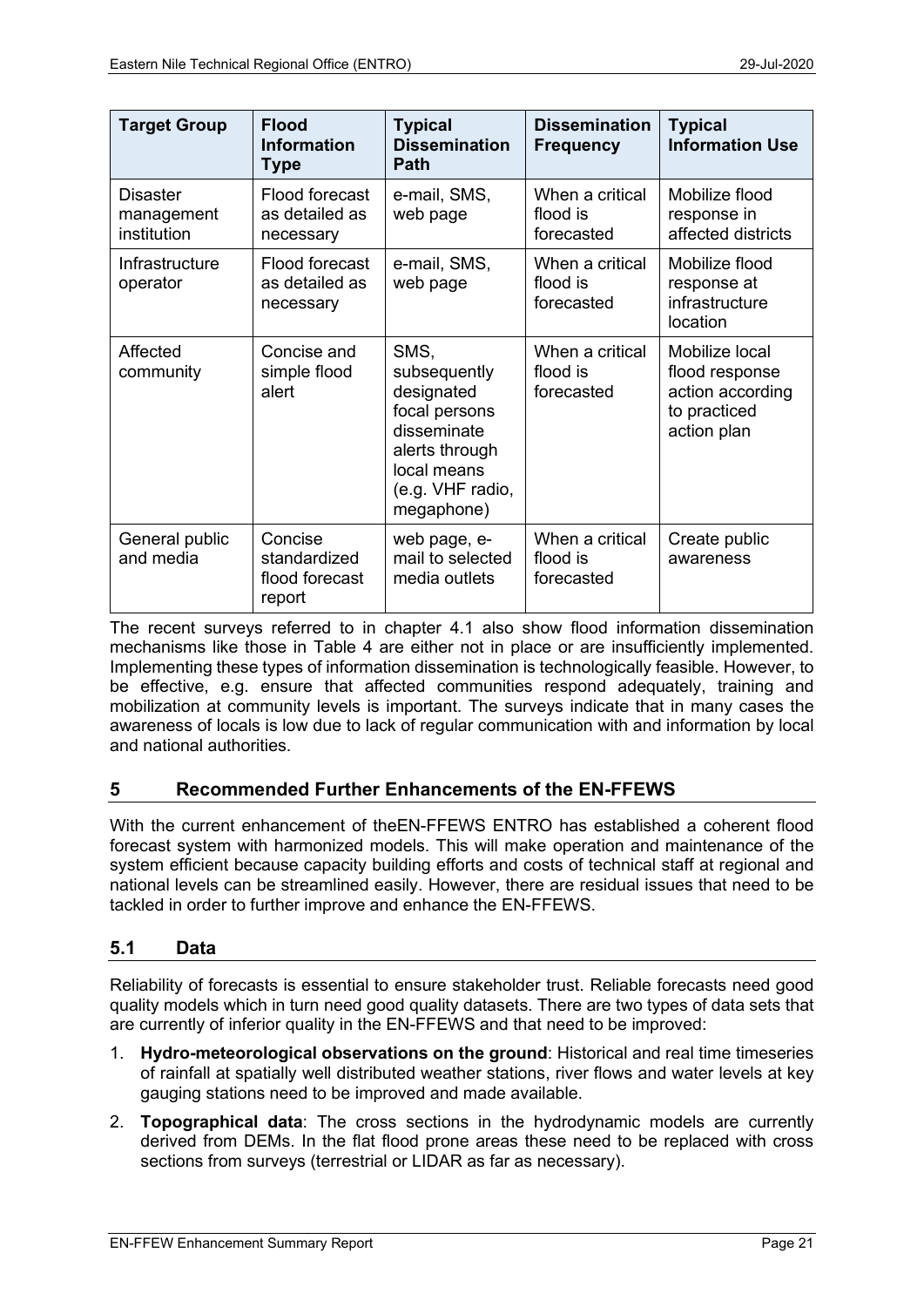Evidently, it is important to assess the resource implications. But most importantly, data sharing agreements (e.g. memoranda of understanding) need to be in place so that it can be made sure that national datasets can be shared with ENTRO and as far as necessary between the countries as well.

### 5.2 The Models

When new and improved datasets (see chapter 5.1) become available the hydrological and hydrodynamic models need to be revised, calibrated and validated further, to improve the quality of the results. This in turn is important to ensure stakeholder trust as mentioned in chapter 5.1.

Specifically, when revisiting the hydrological and hydrodynamic models one needs to investigate the rationale behind the expansion of the Baro-Akobo-Sobat basin. The catchments draining into the river segment from the confluence of Sobat and White Nile to Khartoum have been added to this basin in the newly developed hydrological model. The flow from Bahr el Ghazal is modelled as a boundary flow that is entering into the White Nile. The implications of this approach on the forecasts need to be explored and appropriate adjustments, if necessary, must be made.

### 5.3 Software and IT-System

The current system, comprising two sub-system WRF and MIKE Operations is deployed on servers at ENTRO. Internet connectivity and reliability of electric power supply often pose a critical challenge to the reliability of the EN-FFEWS. In the mid-term it should be expected that the computational capacities could constrain system performance.

Therefore, migrating the system to the cloud needs to be considered as a measure to overcome these challenges. Migrating the system to the cloud will incur recurring costs – e.g. yearly fees to the cloud service provider. However, this step comes with the following advantages:

- 1. Robustness: The system runs continuously 24/7 without any interruption because electric power supply, internet connection and data security mechanisms of the hosting servers comply with the highest international standards.
- 2. Connectivity: The EN-FFEWS interfaces with different types of information management systems (IMS) and automatically access these data sets periodically. These systems comprise sources of global data sets such as results from earth observations and weather forecasts - usually these data sets are bulky (several GB) and require robust and fast internet connection. The necessary "back-end to back-end connection" is fast and reliable, which is particularly important in a flood forecasting context.
- 3. Data security: Inherently cloud solutions facilitate securing data through different technical solutions depending on the specific client requirements for data security. The necessary mechanisms and processes for that, such as regular back-ups, can be implemented and configured efficiently and flexibly in a cloud-environment.
- 4. Monitoring: The system performance can easily be monitored remotely by the operator of the system. The cloud solution makes it easier for any authorized user to monitor the performance remotely.
- 5. Flexible remote access: Collaborative works of regional and national technical staff, specifically during the flood season, become more efficient as the operators can work at their respective working environments.
- 6. Well-defined costs: Cloud hosting services incur costs through yearly payments to be made to the cloud service provider. Budget can easily be fixed because criteria and conditions are clear. The current implementation arrangements also incurs costs - primary costs such as maintenance costs for the servers – including costs for UPS and air condition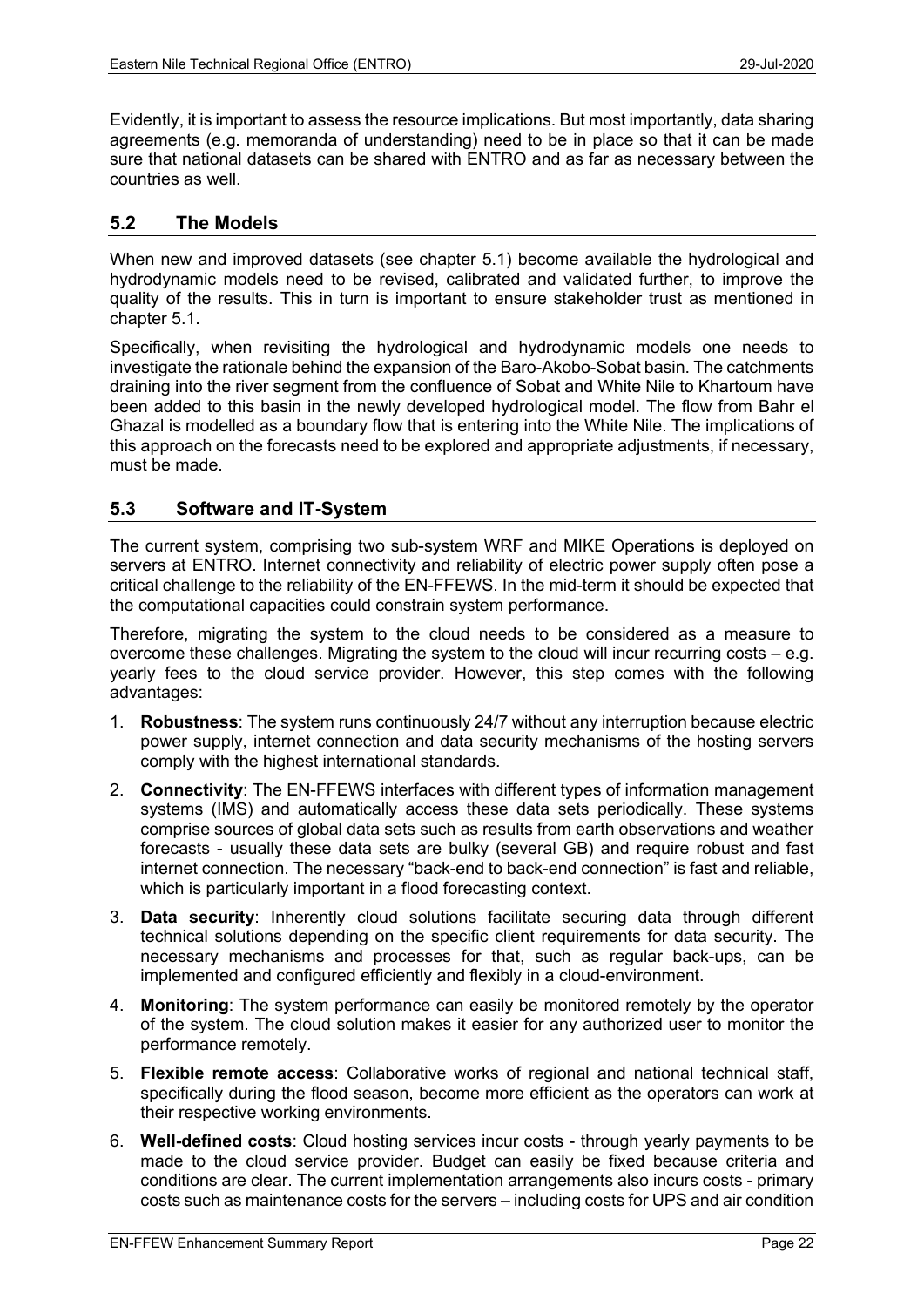of the server room – as well as secondary costs resulting from different types of damages due to failures of the system. With a cloud solution these direct and indirect costs would be avoided.

7. Smooth scalability: The system can be upscaled easily if additional computational resources become necessary. This would incur marginal additional recurring cost.

## 5.4 Institutional Arrangements

Currently, the EN flood forecasting activities are carried out during the rainy season, from June to August. During this period one staff from each country, Ethiopia, South Sudan, and Sudan, is seconded to ENTRO offices in Addis Ababa. The collaborative works comprise modelling and issuing of forecasts. Supposedly, the staff works much less on flood forecasting related matters outside this season.

Best practice however would be that the technical staff work during the 'off season' to evaluate performance of the previous season and work to improve on it for the coming season. This is an important activity and can require considerable time to plan and execute. It includes assessments of model input accuracies, model results as well as communication and feedback of forecasts.

With the recommended migration of the system to the cloud (see chapter 5.3) implementing this would make this work expansion efficient, as collaborative works could be conducted remotely. And regular training of national technical staff would be necessary. For this, it is necessary that ENTRO have at least one designated operator of the EN-FFEWS, the operator's responsibilities comprising operation and maintenance of the EN-FFEWS and providing the necessary backstopping to the national technical staff.

Along with this, the national flood forecast centers need to be strengthened.

ENTRO is encouraged to network and seek memoranda of understanding with national data providers for forecasts and observed data. These data providers comprise hydro-met institutions, regional climate centers for exchange of observed and forecasted meteorological data.

### 5.5 Dissemination of Warnings and Communication

Until the EN-FFEWS was enhanced, ENTRO has been disseminating FFEW information once a day via e-mail to national ministries – water affairs related national focal points –and to several other institutions and individuals that are registered in a database.

This process has been automated with MIKE Operations with interested entities having the choice to receive information only when certain thresholds are reached in selected flood prone areas of interest. In addition, latest flood information is available online via a web portal.

The information dissemination chain however needs to ensure that the affected communities are informed timely and appropriately. The EN-FFEWS also supports automatic dissemination of warnings via SMS. The technical and administrative means to implement this need to be pursued. Furthermore, it is important that the national institutions actively reach out to those at risk and who lack access to formal communication means making use of supplementary local information dissemination means (e.g. VHF radio, megaphone).

This will ensure increased flood awareness and effective flood response preparedness in the affected communities. Dissemination and communication of warnings must reach those at risk. Clear messages containing simple, useful information are critical to enable proper responses that will help safeguard lives and livelihoods. Along with this, regional, national and community level communication systems must be identified, and appropriate authoritative voices established. The use of multiple communication channels is necessary to ensure as many people as possible are warned.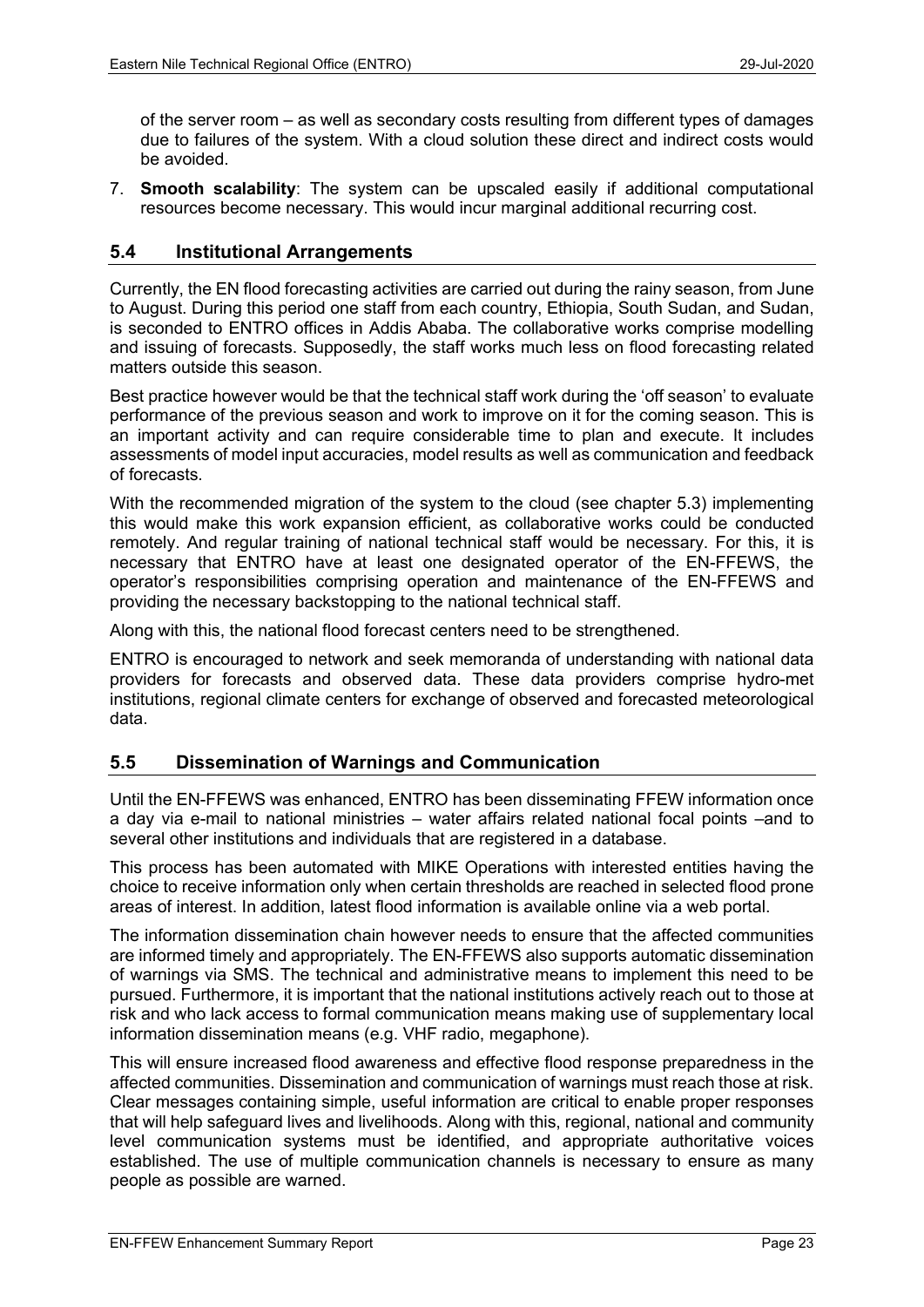Response capability of the affected communities is essential. Communities need to understand their risks; respect the warning service and know how to react. Education and preparedness programs play a key role. It is also important that disaster management plans are in place, well-practiced and tested. The communities should be well informed on options for safe behavior, available escape routes, and how best to avoid damage and loss to property. This could be achieved through launching awareness campaigns and designing risk communication strategies to enhance the flood risk perceptions of the communities. The local institutions would have to be engaged with the communities to implement effective disaster risk reduction plans.

ENTRO should also, as part of the season's performance assessment, request feedback on how useful and accurate the flood forecast information was and ways of improving communication.

# 6 Integrating Flash Flood Forecasts

The EN-FFEWS has been developed to forecast floods in the main river courses in the EN. However, there are also locations in the EN where flash floods prevail (see Figure 9). Two types of flash floods prevail in the EN basin: (1) river flash floods, and (2) storm flash floods. River flash floods are already covered in the EN-FFEWS. However, storm flash floods are not included. Storm flash floods are short in duration and are caused by local heavy rainfalls.



Figure 9: Flash floods sites in the EN basins

The following sections discuss how the EN-FFEWS can and should be expanded to forecast storm flash floods in the EN basins.

# 6.1 Acquisition of Rainfall Data

Rainfall data – real-time observations and/or rainfall forecasts – must be available in a FFEWS in due time to have sufficient time for warnings and responses. As the hydrologic processes are fast – in the range between a few minutes and a few hours – obtaining the adequate rainfall dataset can become challenging. The following data source types are candidate input data sources for flash flood forecasts:

- 1. Ground stations: Inputs to flash flood forecasting systems are rainfall as well as river flows and water levels. Because of the short time (less than six hours) between the observed rainfall or upstream river water level and the flood at the point of interest, reporting and recording systems should be automated/telemetric.
- 2. Radar: As many flash floods result from thunderstorm rainfall, the accurate assessment of areal rainfall is a major problem in flash flood forecasting. The catchments are often small, and many of them are in mountainous areas where orographic effects increase the areal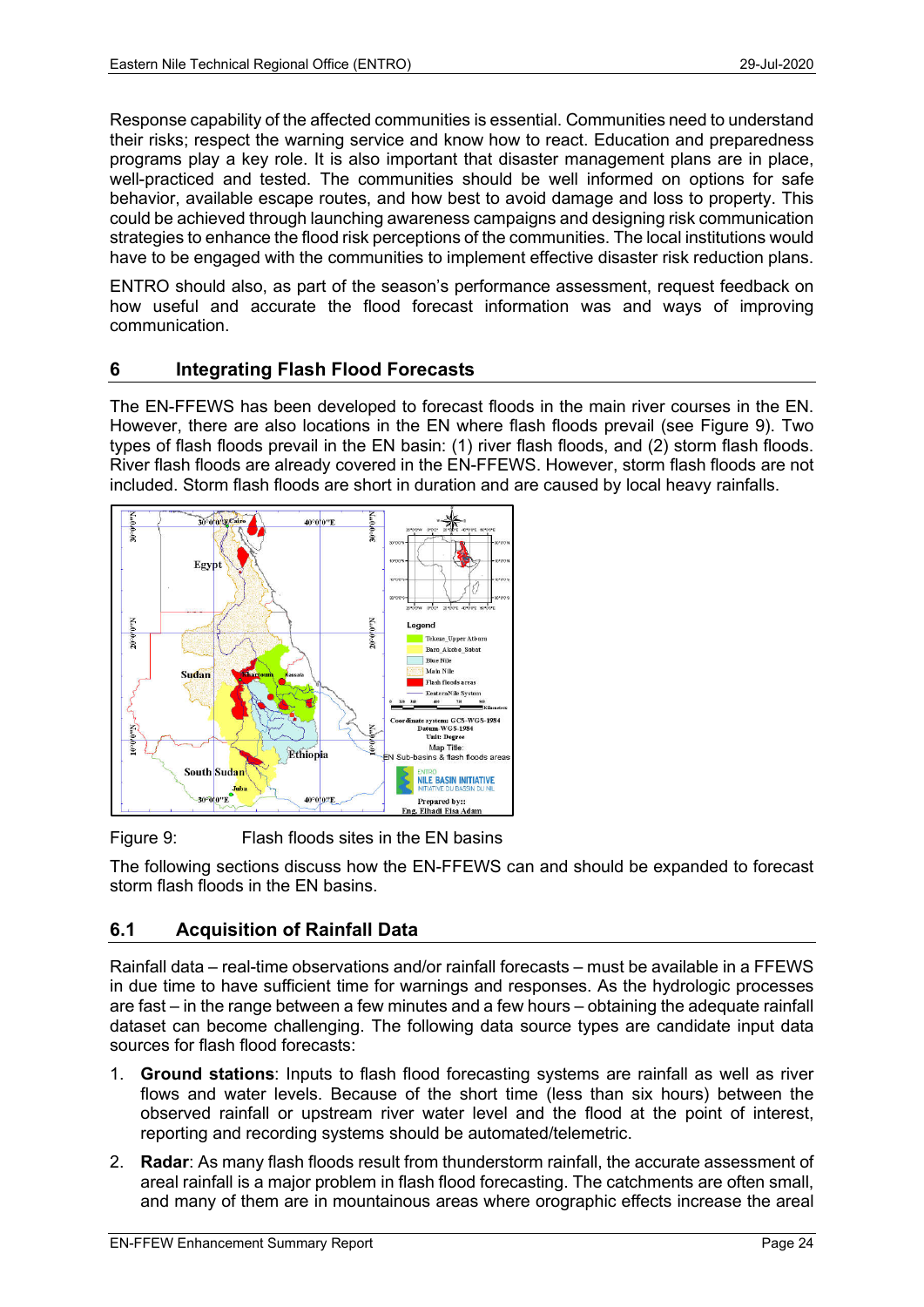variability of rainfall. Radar can be useful in assessing areal rainfall because it gives an aerial perspective and has the facility to estimate areal rainfall quickly.

- 3. Satellite Rainfall Estimates (SREs): Satellite data may also be used for estimating rainfall amounts and areal distribution. SREs are increasingly being used in regions with poor coverage of ground rainfall stations. The EN-FFEWS has tools for acquisition and analysis of selected SRE products (see chapter 3.1), thus providing near real time QPEs. This can significantly enhance the flash flood forecasting capability of the system.
- 4. Quantitative Precipitation Forecasting (QPF): As a flash floods are by definition floods that occur after a short time between the causative event (usually heavy rainfall) and the flood at the point of interest, QPF is a useful tool for both the meteorologist and the hydrologist. QPF shows both the areal distribution and the amount of the rainfall expected to occur over a given period. The WRF is already implemented in the EN-FFEWS for quantitative precipitation forecasting (QPF). WRF is suitable for both local and regional flash flood forecasting systems, as literature reviews by ENTRO indicate.

Currently, there aren't any operational telemetric ground stations or radars in the EN basins. Hence, viable input data sources for flash flood forecasting with the EN-FFEWS are SRE and QPF products. The operational SRE products and the QPF product WRF in the EN-FFEWS can and should be used as input data sources for flash flood forecasts in the EN-FFEWS.

# 6.2 Forecasting Approach

The flash flood forecasting methodology and approach should be the same as for riverine floods – like already implemented in the EN-FFEWS:

The hydrologic models are fed with rainfall information from WRF in real-time. Alternatively, a selected set of the QPEs/SREs in the system can be used. Then, the hydrologic and hydrodynamic simulations are performed for selected flood locations in real-time and if forecasted values (flows and/or water levels) exceed certain thresholds, warnings are disseminated to predefined stakeholders, such as authorities or selected members of affected communities through established and configured dissemination channels (e.g. through ENTRO's web portal or as SMS).

For this, the scheduled jobs in the system that invoke cascades of model runs including preprocessing and post-processing will have to be adapted according to the frequency of availability of new input datasets (e.g. QPEs and QPFs). The schedules will also have to take into consideration the necessary lead times for warning and flood emergency responses in the affected communities.

The approach for dissemination of warnings and communication for flash floods is identical with the methodology and approach explained in chapter 5.5.

### 6.3 Further Important Actions

ENTRO can approach the WMO and HRC for possible implementation of the Flash Flood Guidance System (FFGS), a system developed by WMO to strengthen the capabilities of national meteorological and hydrological services to issue timely and accurate flash flood warnings and to integrate these in their operational activities.

The FFGS is a forecaster's tool designed to provide hydrological and meteorological forecasters with readily and accessible quality controlled precipitation estimates from weather radars and satellites, precipitation measurements (rain gauges), forecast data from NWP models, and other information to produce timely and accurate flash flood warnings worldwide. The general implementation approach is designed to support capacity building in the regions and aims at the reduction of flash flood hazard impacts to life.

The FFGS is a possible opportunity to further enhance the EN-FFEWS.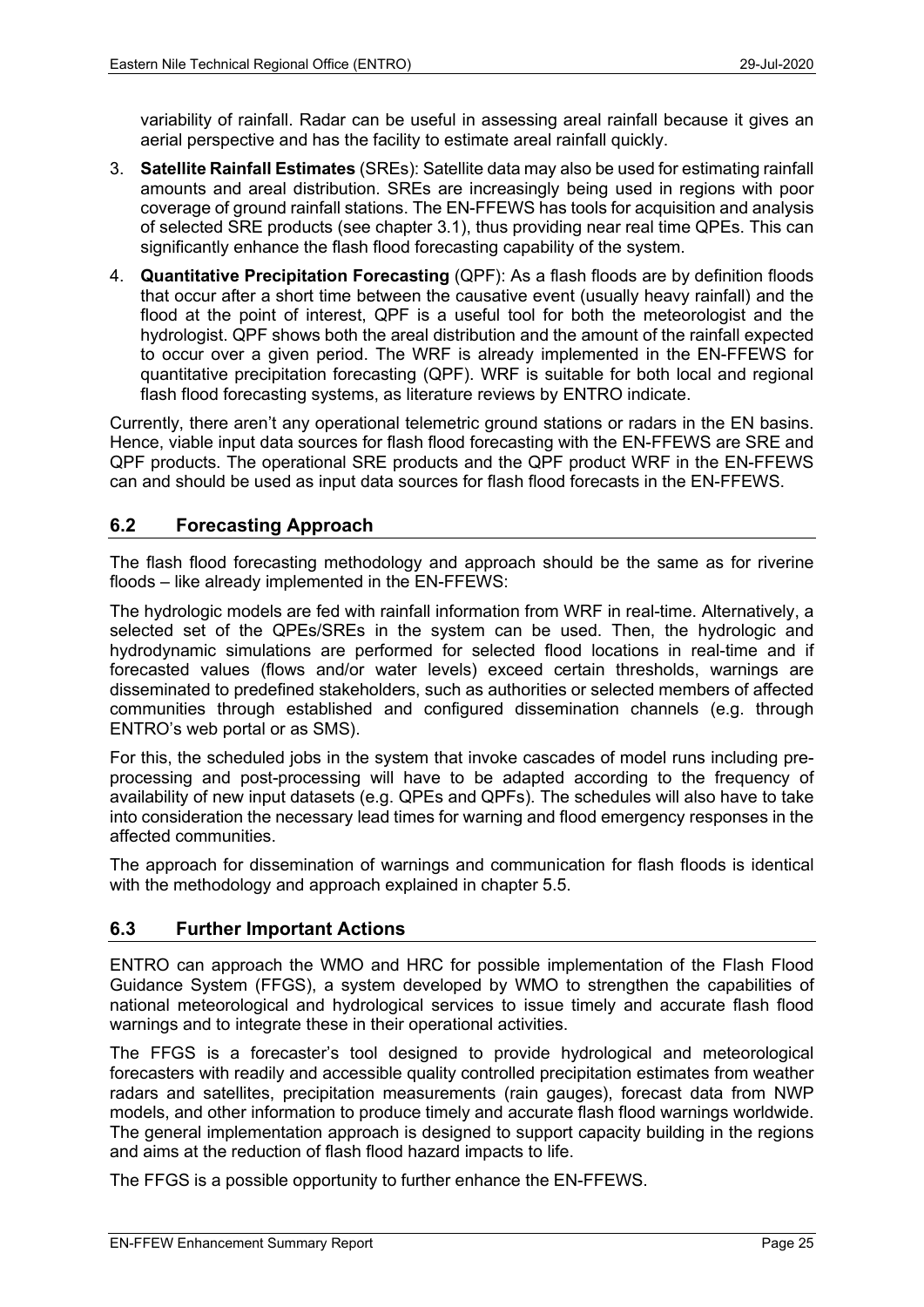#### 7 Conclusion

The works to enhance the EN-FFEWS have substantially improved the forecast system and have given insights into the situation on the ground regarding flood information communication as well as flood response preparedness and resilience. On this basis, recommendations for further improvements and enhancements have been given:

- 1. Arrangements for availing historical and real-time hydro-meteorological datasets, e.g. memoranda of understanding between stakeholders, need to be in place. ENTRO needs to play a proactive role to make that possible.
- 2. Significant efforts are necessary to improve the availability of hydro-meteorological observations on the ground and topographical data. ENTRO needs to facilitate national activities in this direction.
- 3. When new and improved datasets become available the forecast models need to be revised, calibrated, and validated further, to improve the quality of the results.
- 4. The forecast system should be migrated to the cloud. This would make flood forecasts and flood information communication reliable.
- 5. National flood forecast centers need to be strengthened in their flood early warning and communication capacities. For this, designated staff for the collaborative operation of the EN-FFEWS needs to be identified. ENTRO needs to facilitate national activities in this direction.
- 6. Flood awareness as well as effective flood response preparedness and capability in flood affected communities must be increased. The technical and administrative implementations at national levels need to be facilitated by ENTRO.
- 7. Flash flood forecasts need to be integrated into the EN-FFEWS.

These recommendations need to be taken into consideration in the next project phases of the FPEW for which ENTRO has identified the need to enhance preparedness/resilience against flood disasters through flood risk mitigation planning and establishment of a strong regional flood forecasting and early warning system. In the next project phases, it is envisaged to prepare a project aiming at the following:

- Strengthen the EN FFEWS
- Upscale the lessons learned of EN region to establish and a flood forecasting and early warning system for the NEL region
- Operationalize a FFEWS for Nile basin
- Enhance a comprehensive regional approach to flood management
- Strengthen the capacity for flood forecasting of the national level through institutional strengthening and capacity building of national ministries for conducting flood forecasting
- Improved flood preparedness through community awareness for the EN region
- Enhanced regional collaboration and cooperation during flood events
- Assess flood risk in the basin through flood maps for selected areas

#### 8 References

- 1. Abdelrahman, R. (2019). Flood Forecasting and Early Warning (FFEW) Assessment for Sudan. Eastern Nile Technical Regional Office (ENTRO) Flood Forecasting and Early Warning Enhancement Project. ENTRO
- 2. Adam, E. (2020). Flash Floods Study Final Report. Eastern Nile Technical Regional Office (ENTRO) Flood Forecasting and Early Warning Enhancement Project. ENTRO